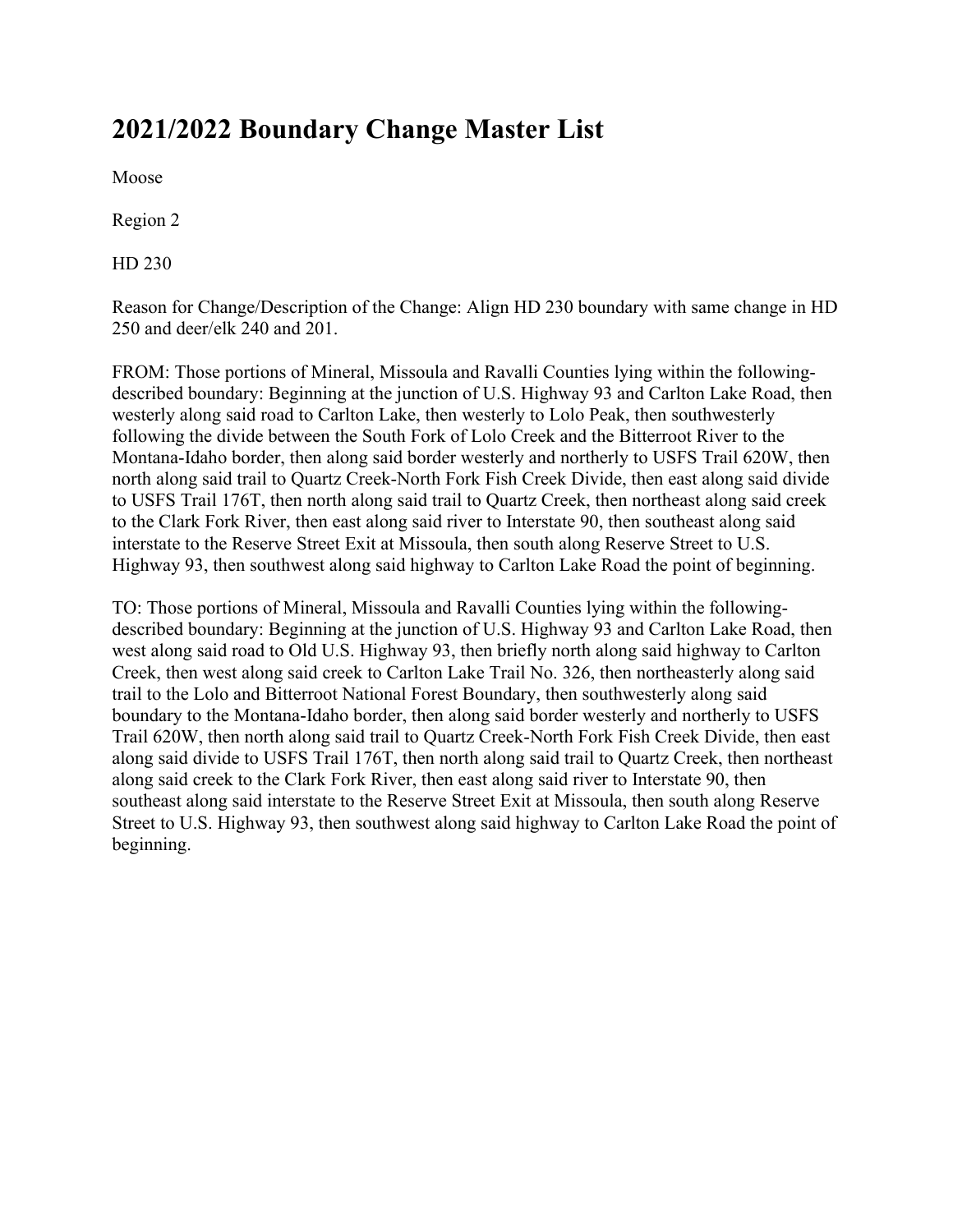Reason for Change/Description of the Change: clearer than previous boundary, and aligns with DEA boundary.

FROM: Those portions of Ravalli and Missoula Counties lying within the following-described boundary: Beginning at Florence, then south along U.S. Highway 93 to Tin Cup Creek, then westerly along said creek to the Montana-Idaho border, then north along said border to the Lolo Creek-Bitterroot River Divide, then northeast along said divide to Lolo Peak, then east to Carlton Lake, then east along Carlton Lake Road to U.S. Highway 93, then south along said highway to Florence, the point of beginning.

TO: That portion of Missoula and Ravalli Counties lying within the following described boundary: Beginning at the intersection of Carlton Creek Road and U.S. Highway 93 north of Florence, then south along said highway to its junction with Bowman Road (County Road 5800) near the river bridge north of Hamilton, then west along said road to its junction with Ricketts Road (County Road 6200), then southerly along said road to its junction with County Road 531, then southerly along said road (West Bridge Road west to Westside Road, then south) to the Roaring Lion Road, then east along said road to its junction with US Highway 93, then south along said highway to its junction with the Conner Cutoff Road (Road 9830) south of Conner, then west along said road to its junction with the West Fork Bitterroot Road, then southwest on said road to its junction with Trapper Creek, then northwest and west up said creek to the Montana-Idaho border, then northward along said border to the divide separating the South Fork Lolo Creek and Bitterroot River drainages (near Bass Peak; also the boundary between the Lolo and Bitterroot National Forests), then northeasterly along said divide to Carlton Lake Trail No. 326, then south along said trail to Carlton Creek, then east along said creek to Old U.S. Highway 93, then briefly south along said highway to Carlton Creek Road, then east along said road to U.S. Highway 93, the point of beginning.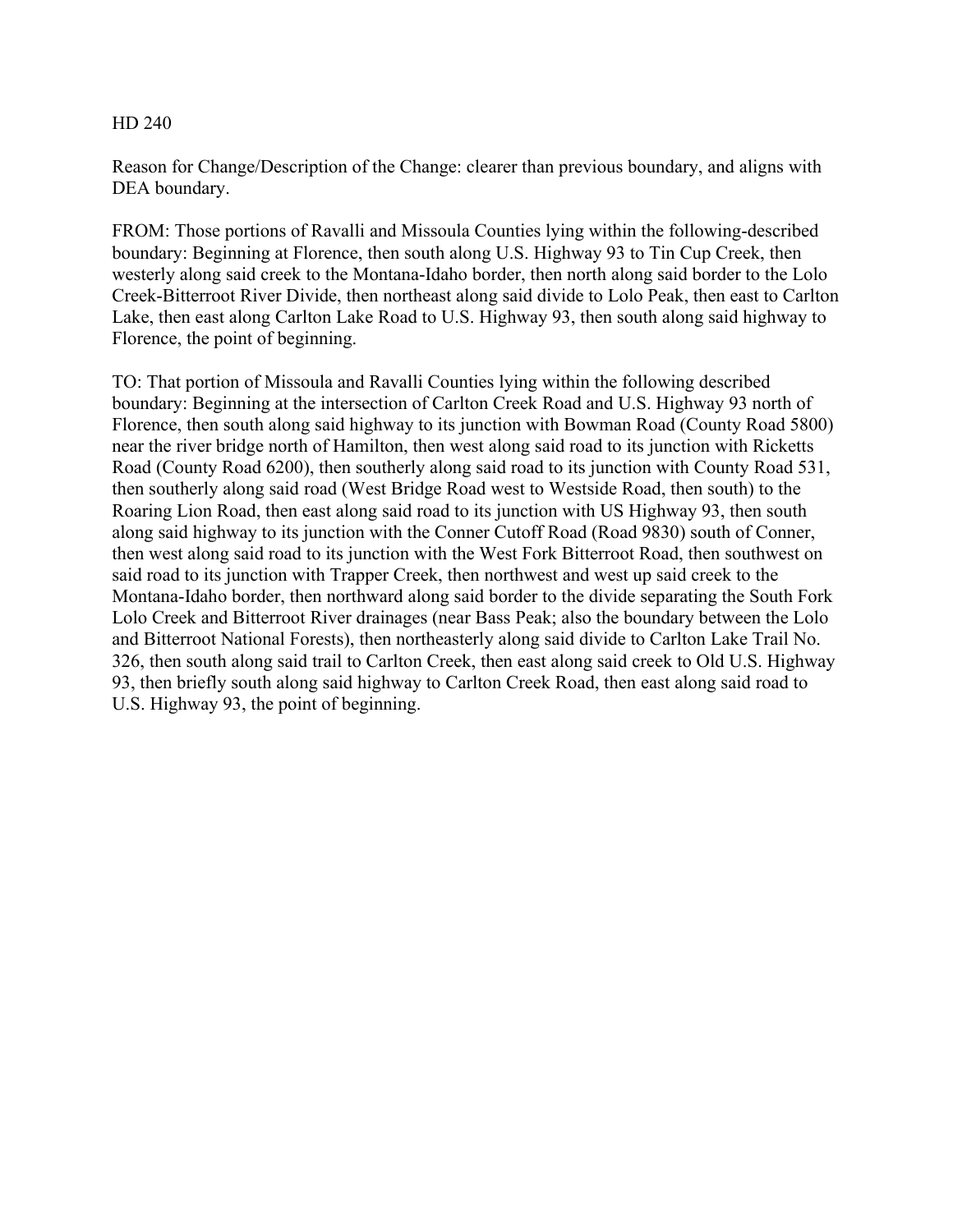Reason for Change/Description of the Change: align with DEA boundary.

FROM: That portion of Ravalli County lying within the following-described boundary: Beginning at the junction of U.S. Highway 93 and Route 38 (Skalkaho Road), then easterly along said route to Bitterroot-Rock Creek Divide, then southerly along said divide to its junction with the Continental Divide, then southwesterly along said divide to the Montana-Idaho border, then westerly along said border to U.S. Highway 93, then northerly along said highway to its junction with Route 38 (Skalkaho Road), the point of beginning.

TO: That portion of Ravalli County lying within the following described boundary: Beginning in Darby, then south along US Highway 93 to its junction with the Conner Cutoff Road (County Road 9830) south of Conner, then west along said road to its junction with the West Fork Bitterroot Road, then southwest on said road to its junction with the ridgeline between the Spade Creek and Piquette Creek drainages (along the boundary between the West Fork and Darby Ranger Districts), then southeast up said ridgeline to USFS Trail 601, then east and south along said trail past Shook Mountain and Medicine Point to USFS Trail 56, then west on said trail to the headwaters of Base Creek, then southeast down said creek to Wiles Creek, then east down said creek to Warm Springs Creek, then southeast up said creek to Porcupine Creek, then southeast up said creek and along its headwaters in Section 30, Township 1 South, Range 19 West, to the ridgeline between Camp Creek and Shields Creek, then south on said ridgeline to the Montana-Idaho border, then easterly along said border to the Continental Divide, then in a northeasterly direction along said divide to the Bitterroot-Rock Creek Divide, then in a northerly direction along said divide to its junction with State Route 38 (Skalkaho Road), then westerly down said road to Sleeping Child Road (State Route 501), then south along said road to Old Darby Road (County Road 87), then south along said road to US Highway 93, then south along said highway to Darby, the point of beginning.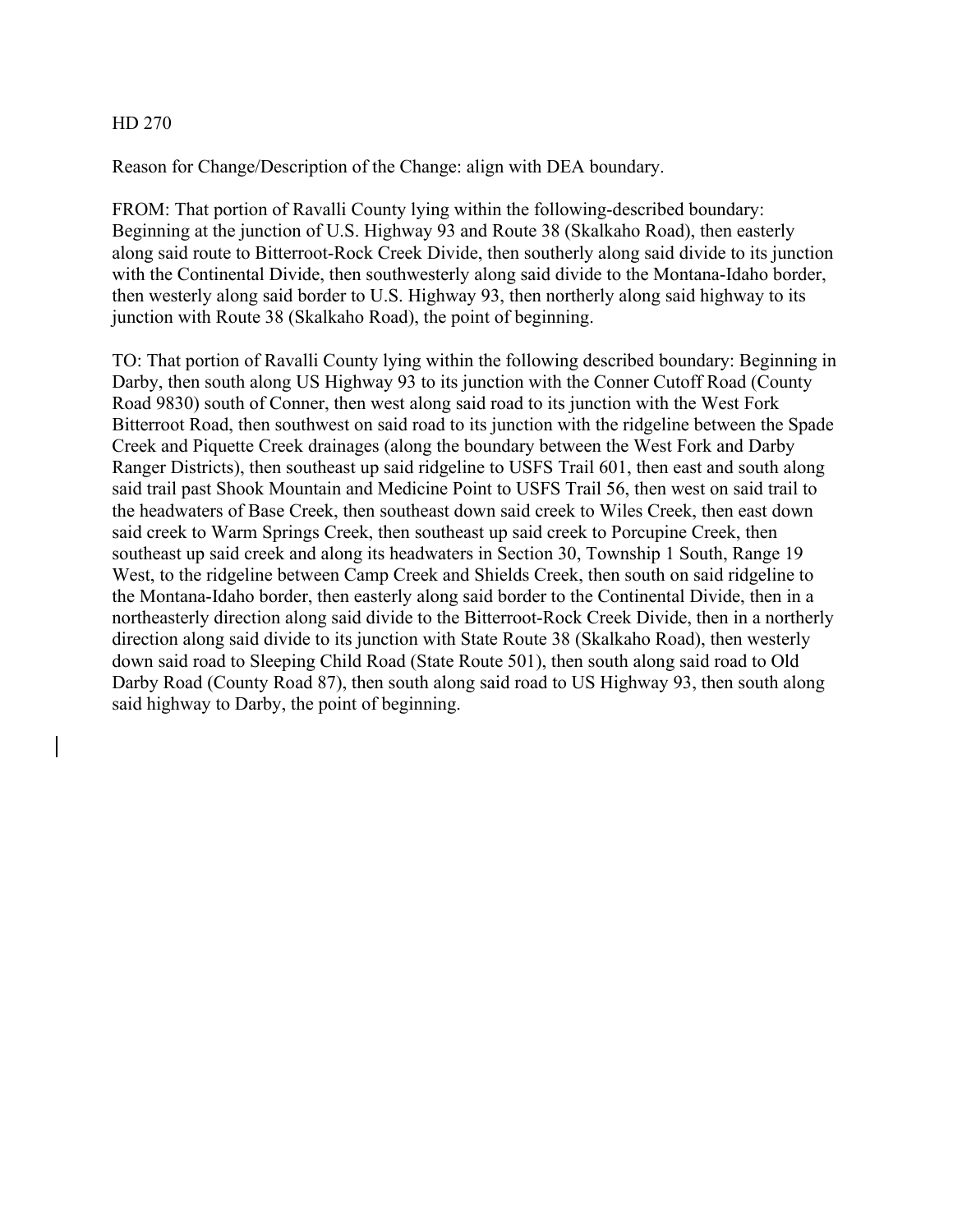Reason for Change/Description of the Change: Combine HD 292 and HD 291

From: Those portions of Missoula, Granite and Powell Counties lying within the following described boundary: Beginning at Milltown, then east along State Route 200 to Ovando, then southeast along the county road to Helmville, then southerly along Route 271 to Interstate 90, then westerly along said Interstate to Milltown, the point of beginning.

To: Those portions of Missoula, Granite and Powell Counties lying within the following described boundary: Beginning at Milltown, then east along State Route 200 to Ovando, then southeast along the county road to Helmville, then southeast along the old county road to Nevada Creek Dam, then across the dam to State Route 141, then southeast along said route to Avon, then westerly along US Highway 12 to Garrison, then westerly on Interstate 90 to Milltown, the point of beginning.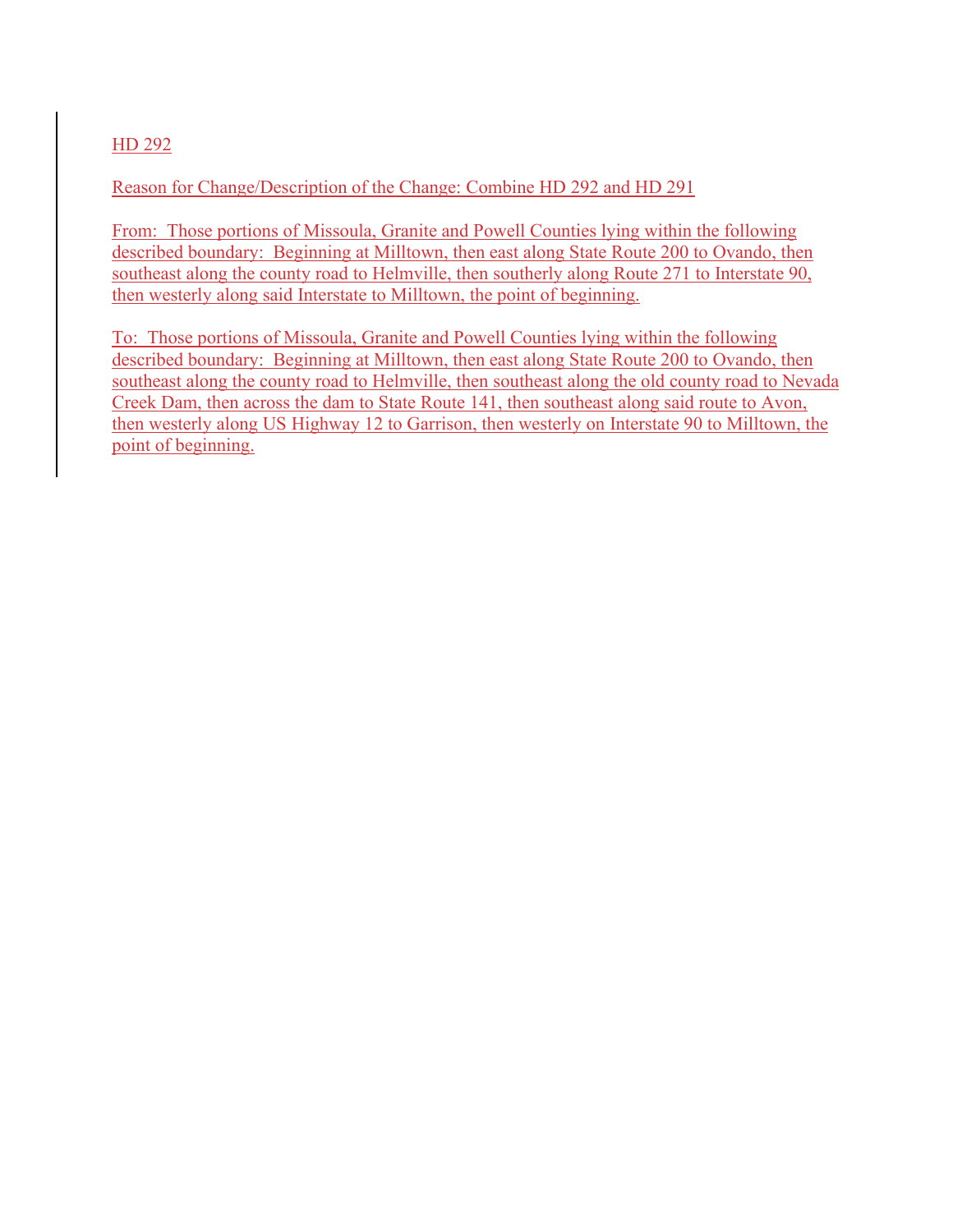Region 3

HD 308

Reason for Change/Description of the Change:

REMOVE: Those portions of Madison and Gallatin Counties beginning at the junction of Buck Creek and the Gallatin River, then westerly up Buck Creek to the Madison-Gallatin Divide, then northerly along said divide to Spanish - Hellroaring - West Fork Divide, then easterly along said divide and the Dudley Creek-West Fork Divide to the Gallatin River, then Southerly along said river to the junction with Buck Creek, the point of beginning.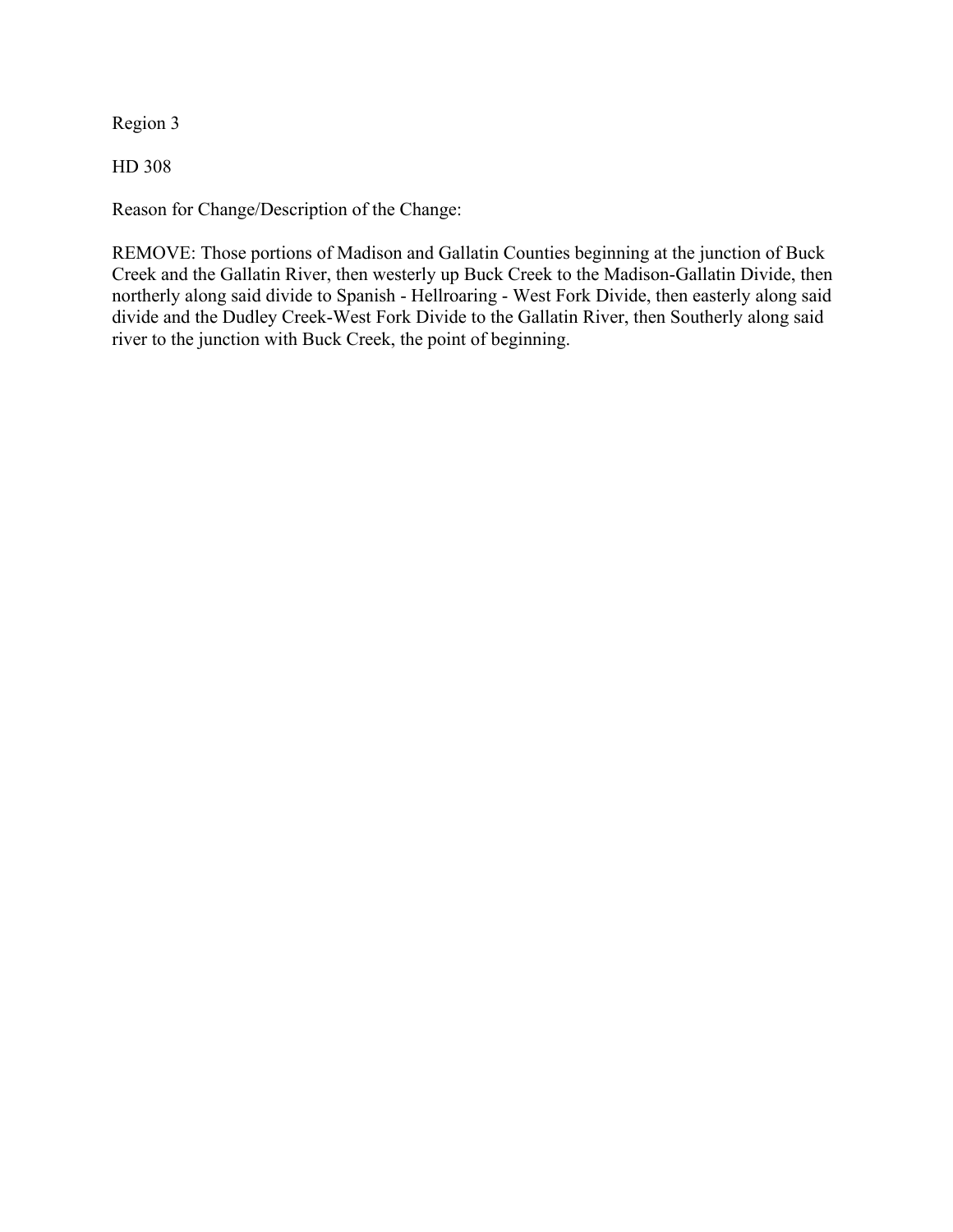Reason for Change/Description of the Change:

REMOVE: Those portions of Madison and Gallatin Counties lying within the followingdescribed boundary: Beginning at the junctions of U.S. Highway 287 and U.S. Highway 191 at Duck Creek Y, then northerly along U.S. Highway 191 to the Yellowstone National Park boundary, then northerly along said boundary approximately 5.5 miles to the Gallatin-Madison Divide, then westerly along said divide to the Beaverhead-Gallatin National Forest boundary (1.5 miles north of Expedition Pass), then southerly along said boundary to Rock Creek, then down Rock Creek to north shore of Earthquake Lake, then easterly along shore of Earthquake Lake and the north shore of the Madison River to Hebgen Lake, then easterly along the north shore of Hebgen Lake to Grayling Creek, then up said creek to U.S. Highway 287, then easterly along said highway to its junction with U.S. Highway 191 at the Duck Creek Y, the point of beginning.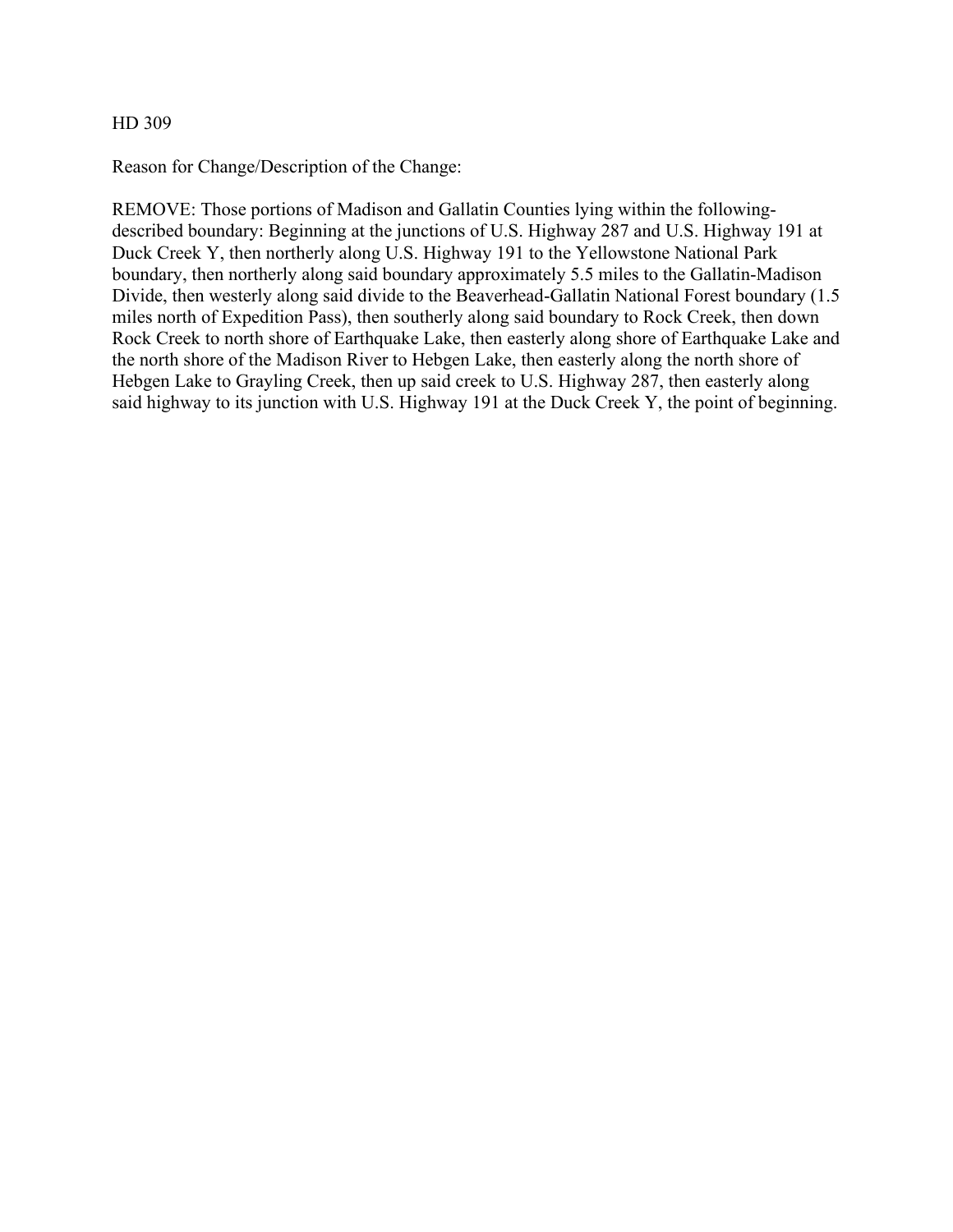Reason for Change/Description of the Change: Regulations simplification: to make moose HD boundaries the same as D&E boundaries.

FROM: Those portions of Gallatin and Madison Counties lying within the following-described boundary: Beginning at the intersection of Buck Creek and the Gallatin River, then up Buck Creek to the Madison-Gallatin Rivers divide, then south and east along said divide to Redstreak Peak, then north along the Sage Creek-Bacon Rind Divide and the Sage Creek-Snowslide Creek Divide and the Sage Creek-Monument Creek Divide, and northerly along said divide to the toe of Snowflake Ridge and Snowflake Springs to its intersection with the Gallatin River, then down said river to its intersection with Buffalo Horn Creek, then up said creek to a posted line that goes along the south side of Cow Flats, then in an easterly direction to USFS Trail 57, then along said trail to the Buffalo Horn-Dailey Creek Divide at Daly Pass, then easterly along said divide to the Gallatin-Yellowstone Rivers divide, then in a northerly direction along said divide to Eaglehead Mountain, then in a westerly and northerly direction along the Portal Creek-Porcupine Creek divide and along the Porcupine Creek-Levenski Creek divide to the Gallatin River near the mouth of West Fork of the Gallatin River, then southerly up the Gallatin River to Buck Creek, the point of beginning.

TO: Those portions of Gallatin and Madison Counties lying within the following-described boundary: Beginning at the confluence of the West Fork of the Gallatin River with the Gallatin River at Big Sky, then in an easterly direction along Levinski Ridge and the Portal Creek-Porcupine Creek divide to Eaglehead Mountain, then south along the Gallatin and Yellowstone River divide to the Yellowstone National Park Boundary, then south along the Yellowstone National Park Boundary to the Madison/Gallatin Rivers divide, then west and then north along the Madison/Gallatin Rivers divide to the headwaters of Buck Creek, then north and east along the First Yellow Mule Creek, then north and east along the South Fork of the Gallatin River to the bridge at Skywood Road, then north from Skywood Road to Highway 64, then east along Highway 64 to its easternmost confluence with the West Fork of the Gallatin River, then east along the West Fork of the Gallatin River to its confluence with the Gallatin River, the point of the beginning. NOTE: The Gallatin Special Management Area (Bacon Rind and Buffalo Horn Units) are closed to all deer and elk hunting except Elk hunting by special permit only.

# Those portions of Gallatin and Madison Counties lying within the following-described boundary: ¶

Beginning at the intersection of the West Fork of the Gallatin River and the Gallatin River at Big Sky, then west and south along the West Fork of the Gallatin River to the South Fork of the Gallatin River, then south and west along said river to the First Yellow Mule Creek, then south and west along said Creek to the Madison-Gallatin Rivers divide, then south and east along said divide to Redstreak Peak, then north along the Sage Creek-Bacon Rind Divide and the Sage Creek-Snowslide Creek Divide and the Sage Creek-Monument Creek Divide, and northerly along said divide to the toe of Snowflake Ridge and Snowflake Springs to its intersection with the Gallatin River, then down said river to its intersection with Buffalo Horn Creek, then up said creek to a posted line that goes along the south side of Cow Flats, then in an easterly direction to USFS Trail 57, then along said trail to the Buffalo Horn-Dailey Creek Divide at Daly Pass, then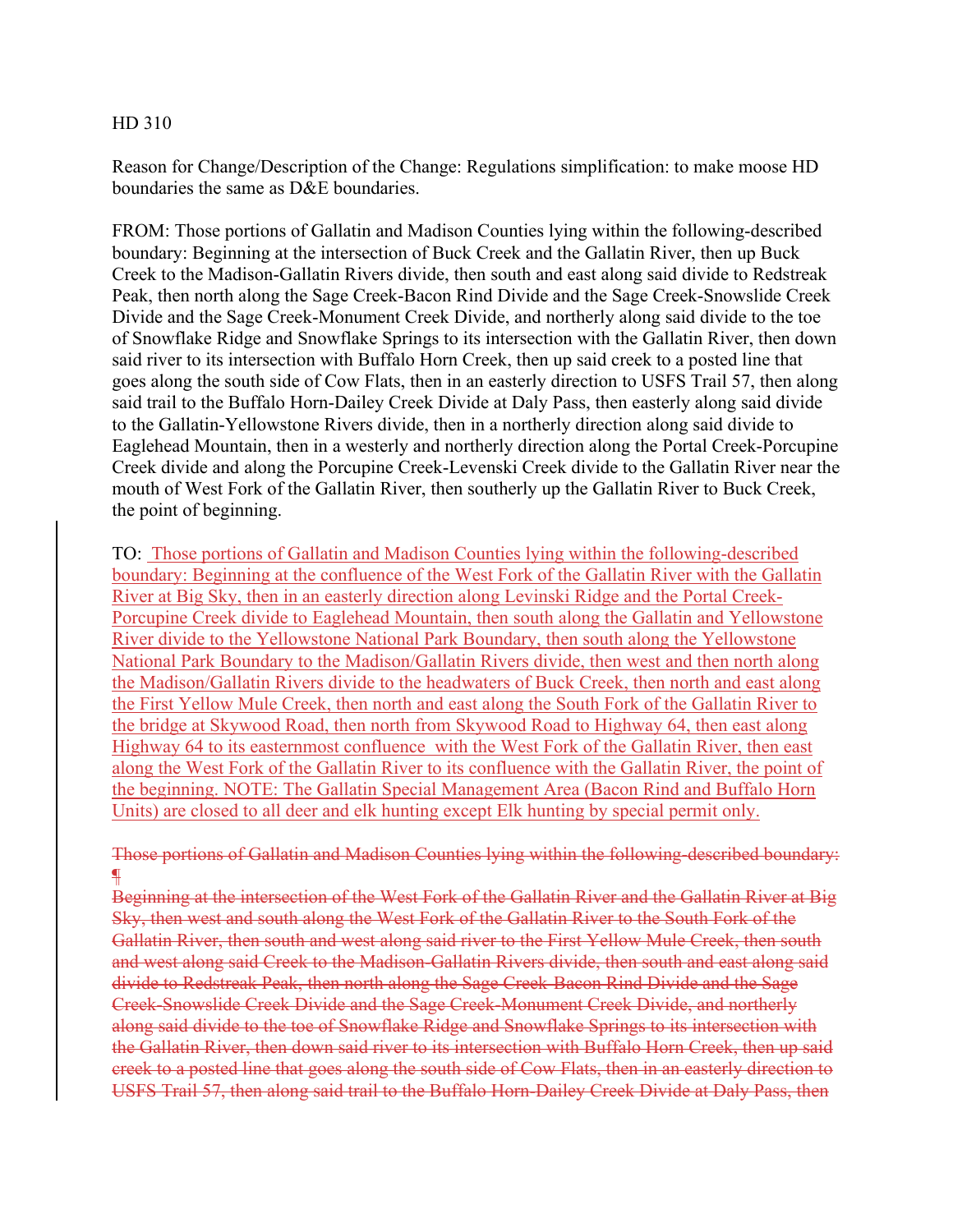easterly along said divide to the Gallatin-Yellowstone Rivers divide, then in a northerly direction along said divide to Eaglehead Mountain, then in a westerly and northerly direction along the Portal Creek-Porcupine Creek divide and along the Porcupine Creek-Levinski Creek divide to the Gallatin River at its confluence with the West Fork of the Gallatin River, the point of the beginning.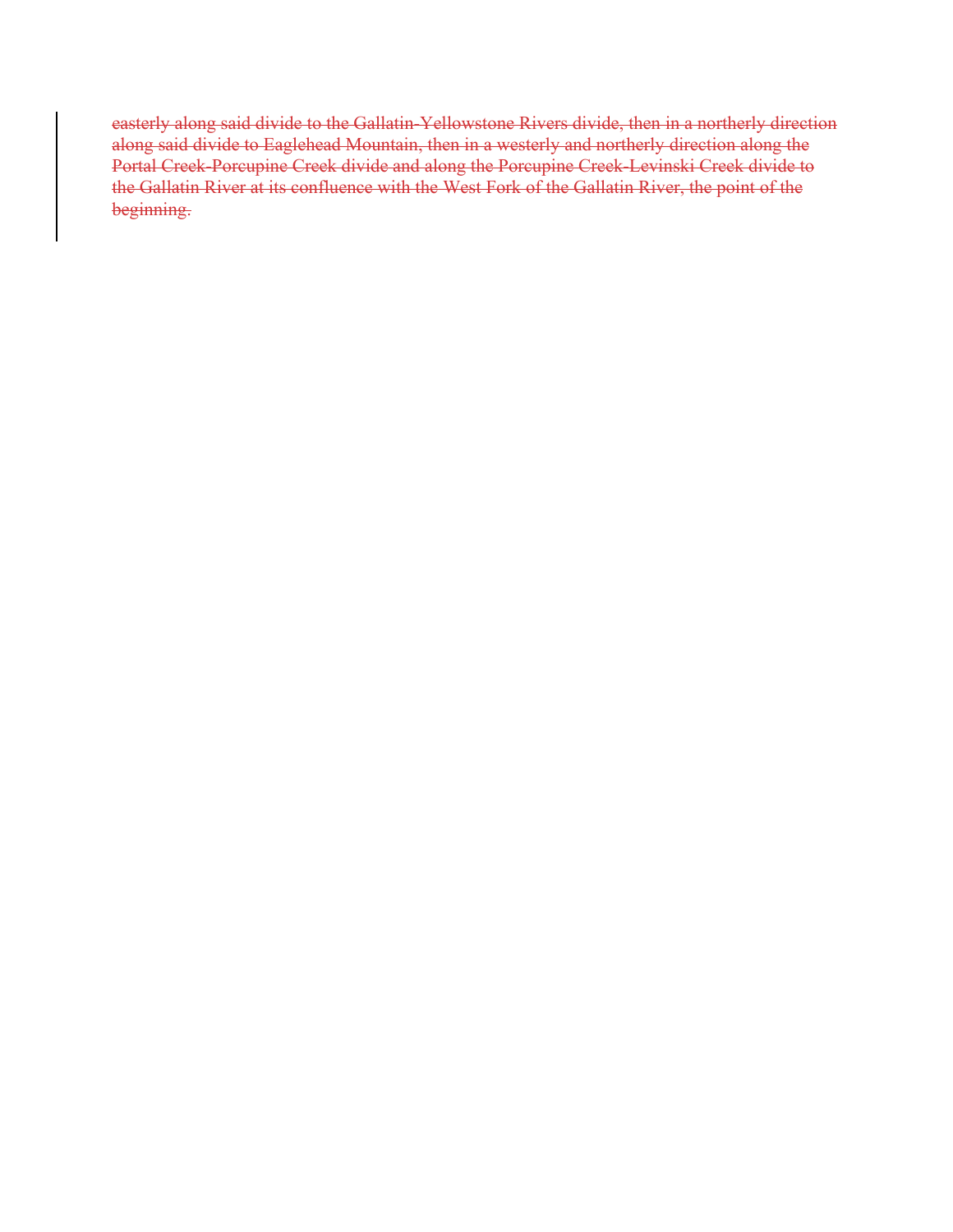Reason for Change/Description of the Change: To move moose HD number 311 on top of deer and elk HD 311 and to make common boundaries between moose and deer and elk districts.

FROM: Those portions of Gallatin and Park Counties lying within the following-described boundary: beginning at the toe of Levinski Ridge and the Gallatin River, then easterly up the Levinski Creek-Porcupine Creek Divide and the Portal-Porcupine Divide to Eaglehead Mountain, then northerly along the Gallatin-Yellowstone Divide to the Hyalite-Bozeman Creek Divide, then northwesterly along said divide to the Hodgman Canyon-Leverich Creeks Divide, then northwesterly along said divide to Hyalite Road (South 19th), then northerly along said road to U.S. Highway 191, then westerly along said highway and Route 84 to Shedds Bridge on the Gallatin River, then southerly up east shore of said river to Levinski Ridge, the point of the beginning.

TO: Those portions of Madison, Gallatin, Jefferson, and Broadwater Counties lying within the following-described boundary: Beginning at the confluence of the Gallatin River and the West Fork at Big Sky, then west along the West Fork of the Gallatin River to its intersection with Highway 64, then west and north along Highway 64 to the Gallatin-Madison watershed divide then along the Gallatin-Madison divide to Red Knob Mountain, then westerly down Trail Creek to the intersection with Ennis Lake Road in Beartrap Canyon, then southerly along said road to its intersection with the North Ennis Lake Road then west along said county road to its intersection with US Highway 287 at McAllister, then northerly along Highway 287 to its intersection with Route 359, then north and west along said route to Interstate 90 near Cardwell, then easterly along said interstate to its junction with Highway 191 at the Bear Canyon Interchange in Bozeman, then west along Highway 191 until its junction with Highway 84, then west along Highway 84 until Shedds Bridge over the Gallatin River, then south along the west bank of the Gallatin River to its confluence with the West Fork at Big Sky, the point of the beginning.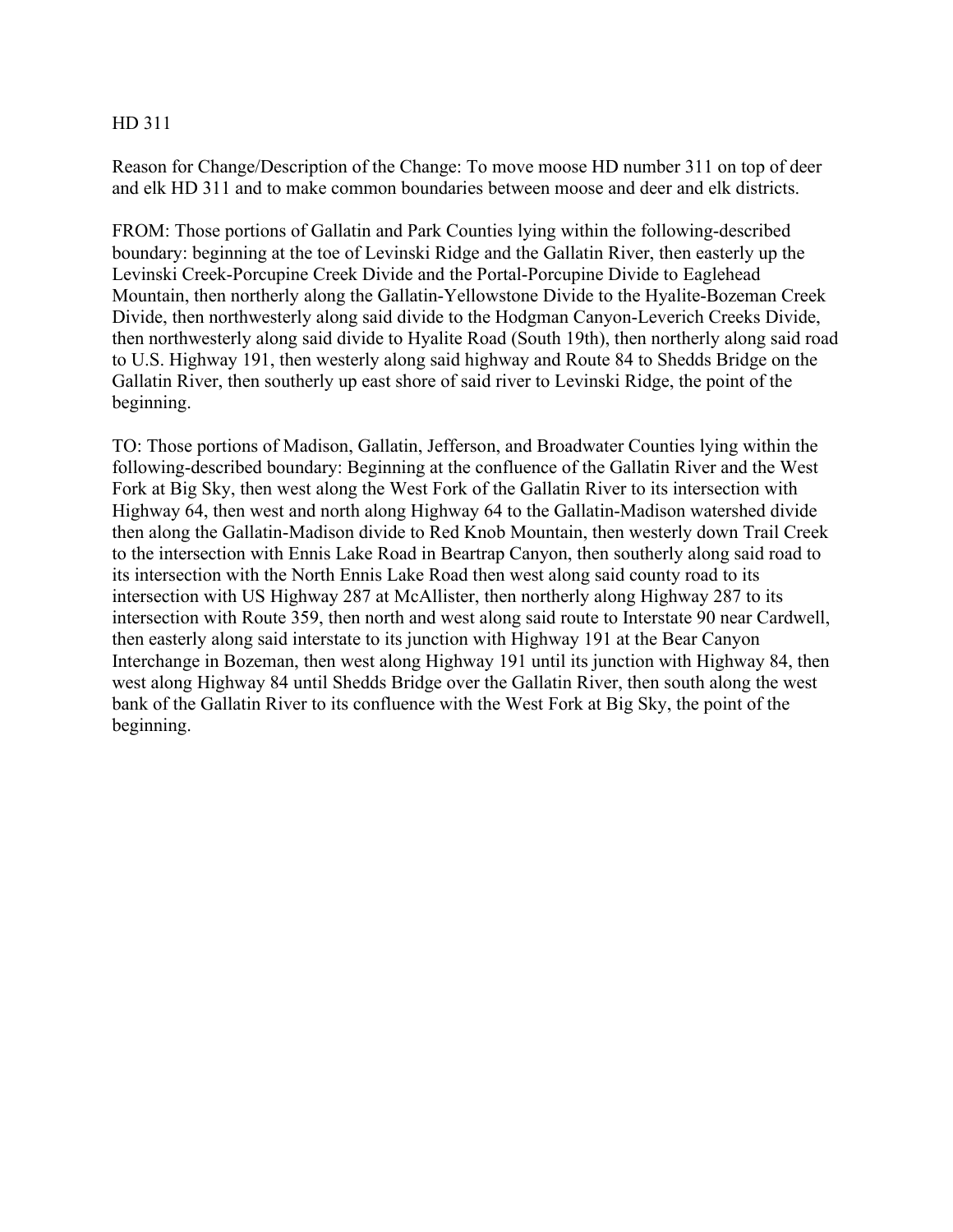Reason for Change/Description of the Change: Moose district 313 was over deer and elk district 311 and moose district 311 was over deer and elk district 301. This change is 1/2 of the change needed to "switch" moose administrative numbers so moose 313 will be more consistent with D&E 301.

FROM: Those portions of Madison, Gallatin, Jefferson and Broadwater Counties lying within the following-described boundary: Beginning at the intersection of the West Fork Gallatin-Dudley Creek Divide and the Gallatin River, then down said river in a northerly direction to Shedds Bridge and Route 84, then easterly along said route and U.S. Highway 191 to its intersection with Interstate 90, near Bozeman, then westerly along said interstate to U.S. Highway 287, then southerly along said highway to the Madison River near Ennis, then northerly along the east shore of the Madison River and the east shore of Ennis Lake to Trail Creek, then up said creek in a southeasterly direction to the Madison-Cherry Creek Divide near Red Knob Mountain, then southerly along said divide to the Gallatin-Madison Divide, then southeasterly along said divide to the Spanish Creek-West Fork Gallatin-Hellroaring Creek Divide, then easterly along said divide to Wilson Peak, then easterly down the Dudley Creek-West Fork Gallatin Divide to the Gallatin River, the point of beginning.

TO: Beginning at Bear Canyon Interchange/Interstate 90, easterly along Interstate 90 to Trail Creek Road, then southerly up said road to the Goose Creek Road, then southerly up said road to the Gallatin-Yellowstone Divide near the Old Cooper Reservoir, then south along said divide to Eaglehead Mountain, then in a northerly and westerly direction along the Portal-Porcupine Creeks and the Porcupine-Levinski Creeks divide to the Gallatin River near the mouth of the West Fork, then north along the west bank of the Gallatin River to Shedds Bridge and Highway 84, then east along Highway 84 to Highway 191, then east along Highway 191 through Bozeman to Interstate 90, then east along Interstate 90 to its interchange with Bear Canyon, the point of the beginning.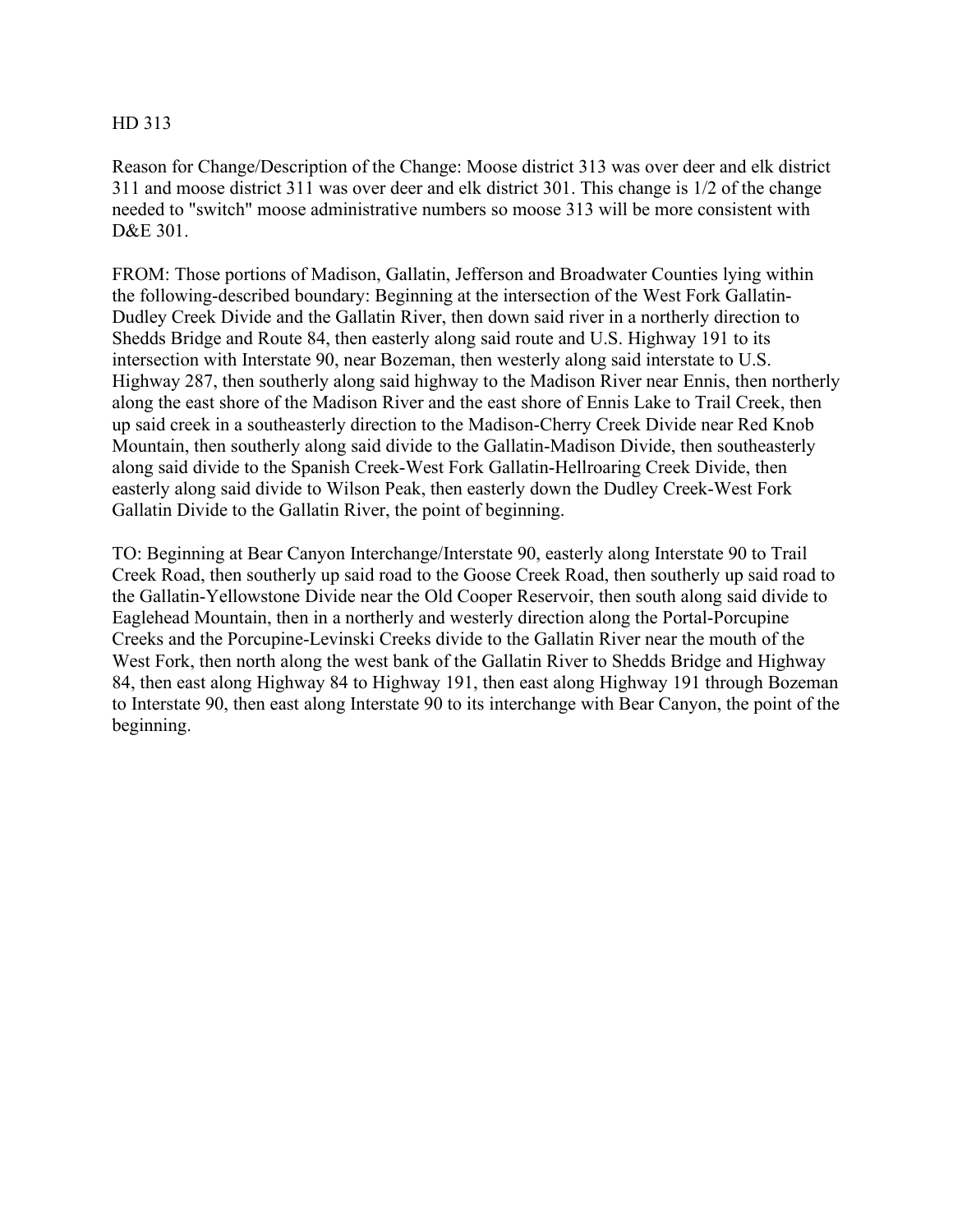Reason for Change/Description of the Change: Regulation simplification to better align Moose 314 with deer/elk/lion 314.

FROM: Those portions of Gallatin and Park Counties lying within the following-described boundary: Beginning at the confluence of Eight Mile Creek and the Yellowstone River, then westerly up said creek to the North Fork of Eight Mile Creek, then up said fork to the Gallatin-Yellowstone Divide, then southerly along said divide to the Yellowstone National Park boundary, then easterly along said boundary to the Yellowstone River, then northerly down said river to its confluence with Eight Mile Creek, the point of beginning.

TO: Those portions of Gallatin and Park Counties lying within the following-described boundary: Beginning at the junction of the Yellowstone River and Interstate 90 at Livingston, then westerly along said interstate to its intersection with Trail Creek Road, then southeasterly up said road to its intersection with Goose Creek Road, then southerly on said road to its intersection with Gallatin-Yellowstone River divide near the Old Cooper Reservoir, then southerly along said divide to the Yellowstone National Park boundary, then easterly along said boundary to the Yellowstone River, then northerly down said river to its junction with Interstate 90, the point of beginning.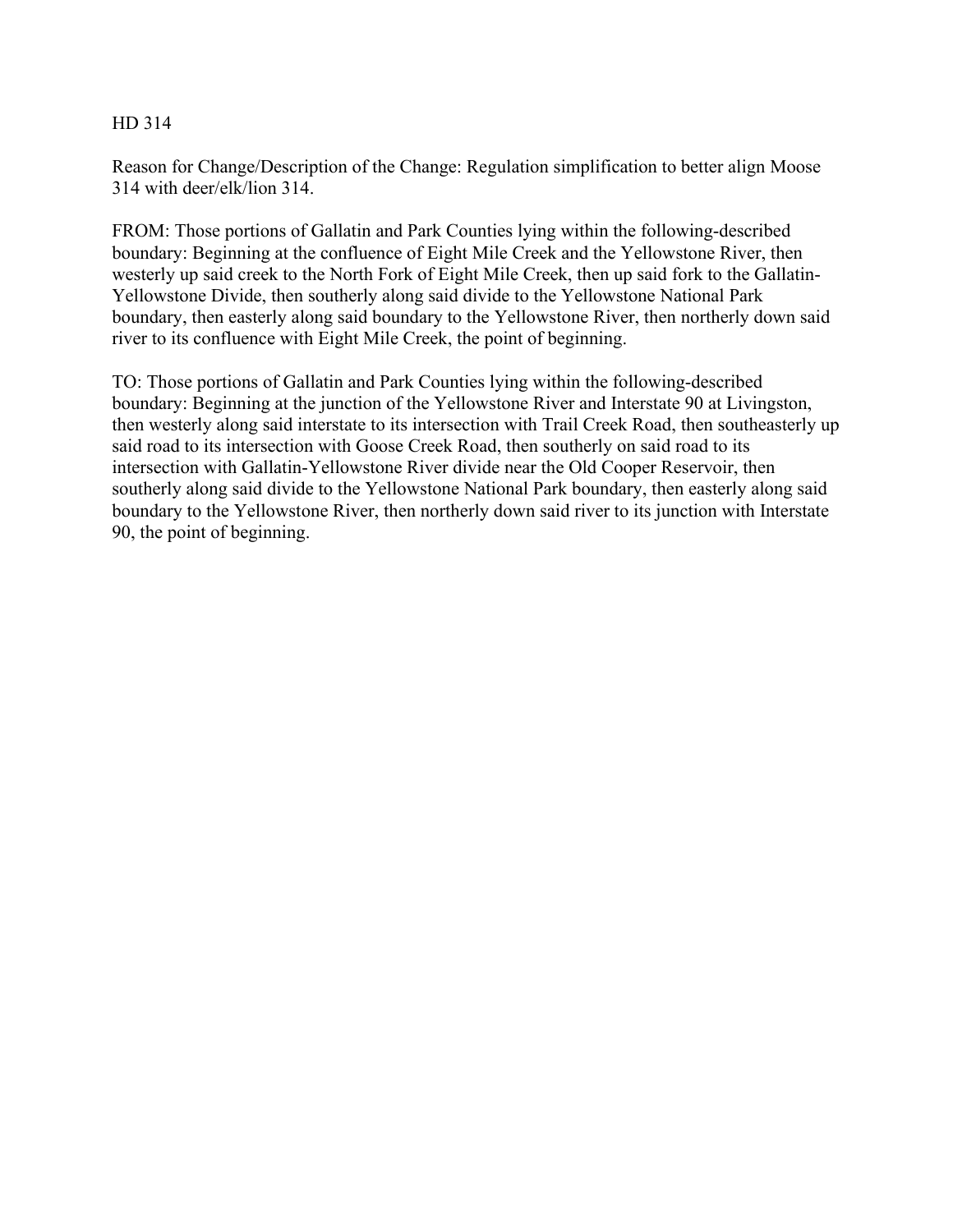Reason for Change/Description of the Change:

REMOVE: Those portions of Gallatin and Park Counties lying within the following-described boundary: Beginning at the intersection of Interstate 90 and U. S. Highway 191 in Bozeman, then westerly along said highway to Hyalite Road (South 19th), then southerly along said road to Hodgman Canyon-Leverich Creeks Divide, then southeasterly along said divide to Bozeman-Hyalite Creeks Divide, then southeasterly along said divide to the Gallatin-Yellowstone Divide, then down the North Fork of Eight Mile Creek to Eight Mile Creek, then down said creek to the Yellowstone River, then down said river northerly to Interstate 90 at Livingston, then westerly along said interstate to its intersection with U. S. Highway 191 in Bozeman, the point of beginning.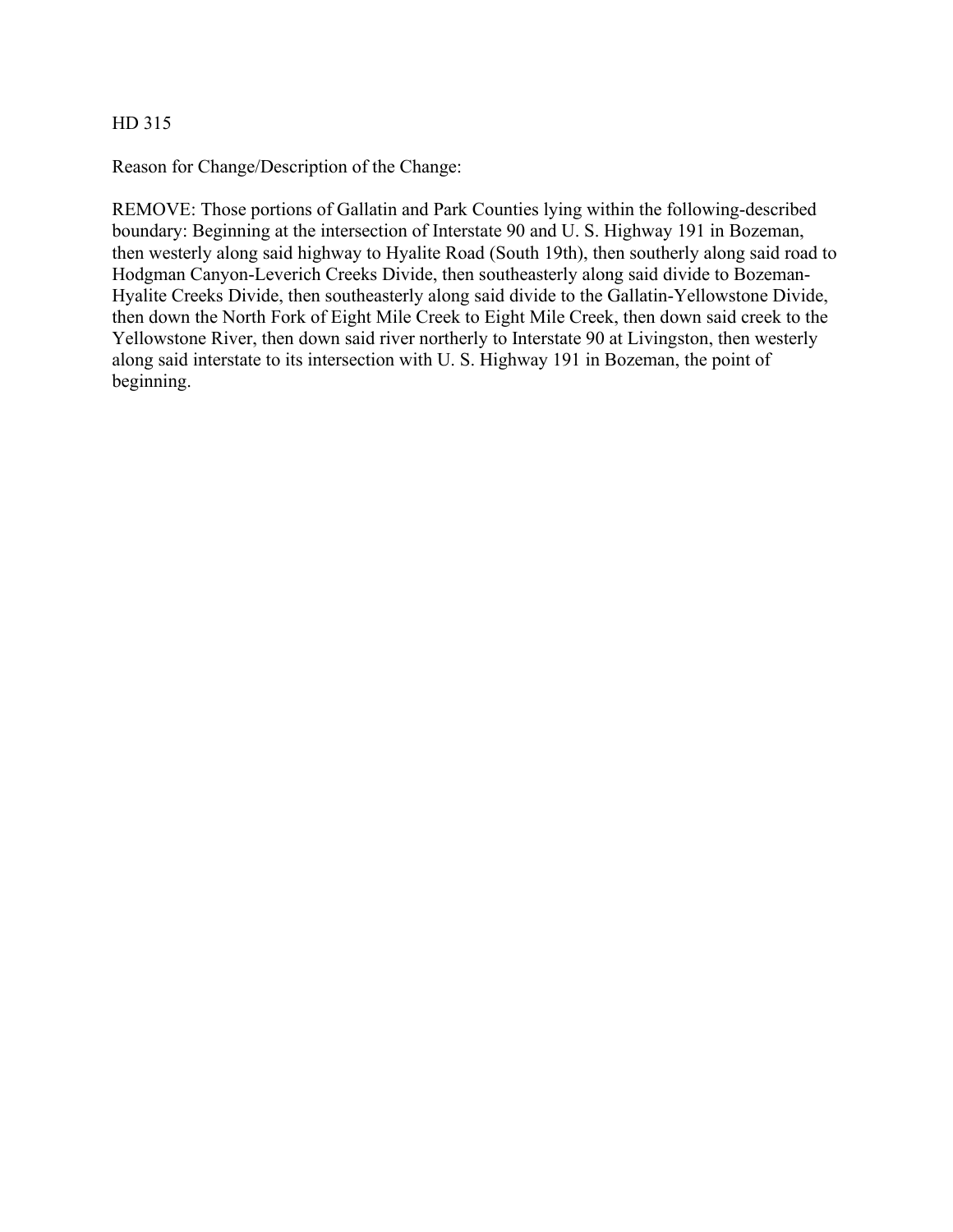Reason for Change/Description of the Change: Statewide regulations simplification.

FROM: Those portions of Madison, Silver Bow, Gallatin and Jefferson Counties lying within the following-described boundary: Beginning at Ennis, then westerly and northerly along State Route 287 to Route 41 at Twin Bridges, then northerly along said route to Route 55, then northeasterly along said route to Interstate 90, then easterly along said interstate to US HWY 287, then southerly along said route to State Route 287 at Ennis, the point of beginning.

TO: Those portions of Madison and Jefferson Counties lying within the following-described boundary: Beginning at the junction of Montana Highway 287 and U.S. Highway 287 at Ennis, then westerly along same Montana Highway 287 to Twin Bridges, then northerly along Route 41 and Route 55 to the intersection with Interstate 90 at Whitehall, then easterly along Interstate 90 to the intersection with route 359 at Cardwell, then southeasterly along route 359 to the intersection with U. S. Highway 287, then southernly along U. S. Highway 287 to Ennis, the point of beginning.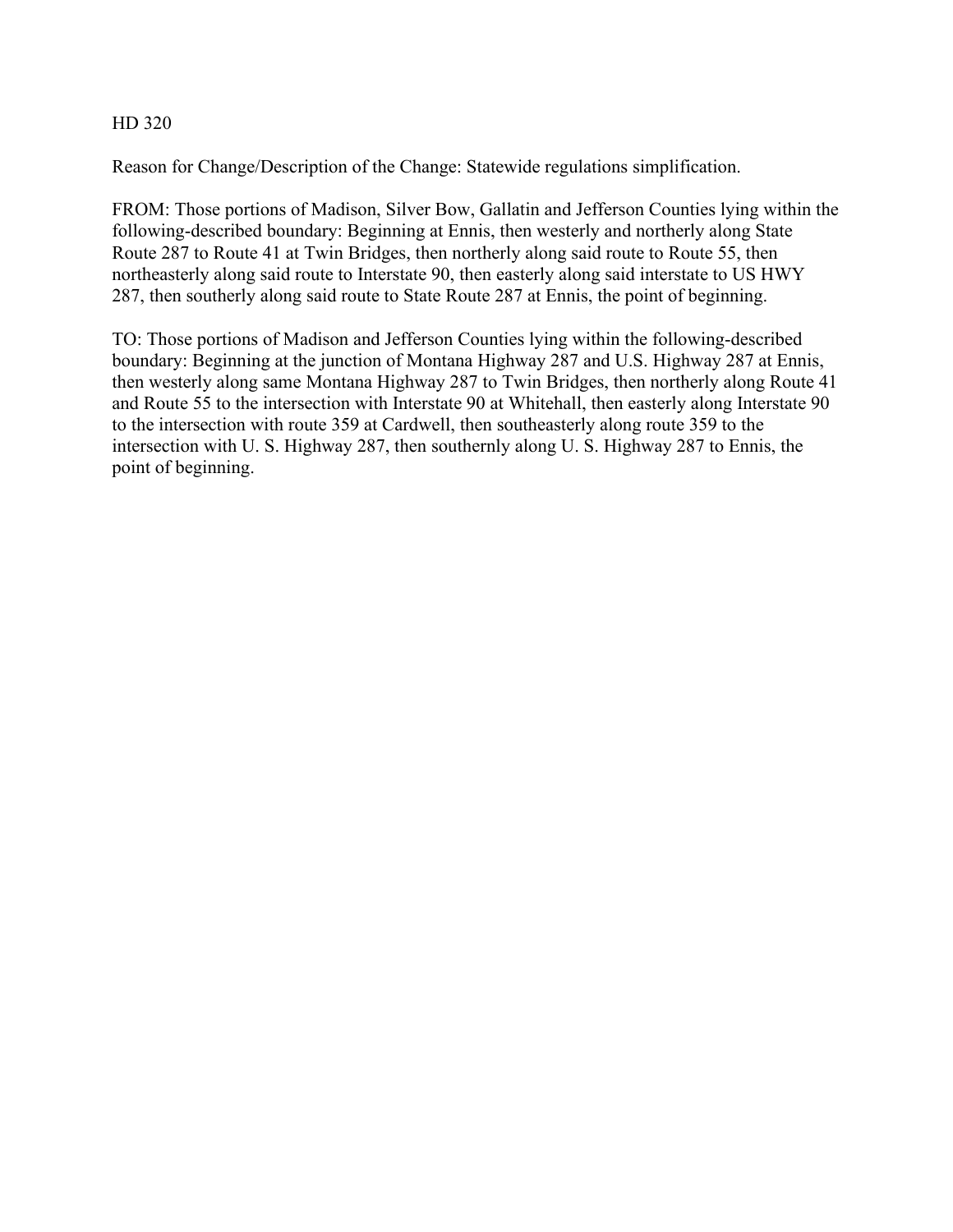Reason for Change/Description of the Change:

FROM: Those portions of Beaverhead and Madison Counties lying within the followingdescribed boundary: Beginning at U.S. Highway 287 and Johnny Gulch Road (near Indian Creek), then southerly along said highway and Route 87 to the Montana-Idaho border, then southerly along said border to Red Rock Pass, then westerly along Centennial Valley Road to the east end of the Red Rock Refuge, then northerly and westerly along the north Centennial Road to the junction of Metzel Creek Road (near the Staudenmeyer Ranch), then northerly on said road to the Gravelly Range Road (near Eureka Basin), then northeasterly along said road to the junction of Johnny Gulch (McAtee Bridge) Road, then easterly to U.S. Highway 287, the point of beginning.

TO: Those portions of Beaverhead and Madison Counties lying within the following-described boundary: Beginning at U.S. Highway 287 and Johnny Gulch Road (near Indian Creek), then southerly along said highway and Route 87 to the Montana-Idaho border, then southerly along said border to Red Rock Pass, then westerly along Centennial Valley Road to the east end of the Red Rock Refuge, then northerly and westerly along the north Centennial Road to the junction of Metzel Creek Road (near the Staudenmeyer Ranch), then northerly on said road to the Gravelly Range Road (near Eureka Basin), then northeasterly along said road to the junction of Johnny Gulch (McAtee Bridge) Road, then easterly to U.S. Highway 287, the point of beginning.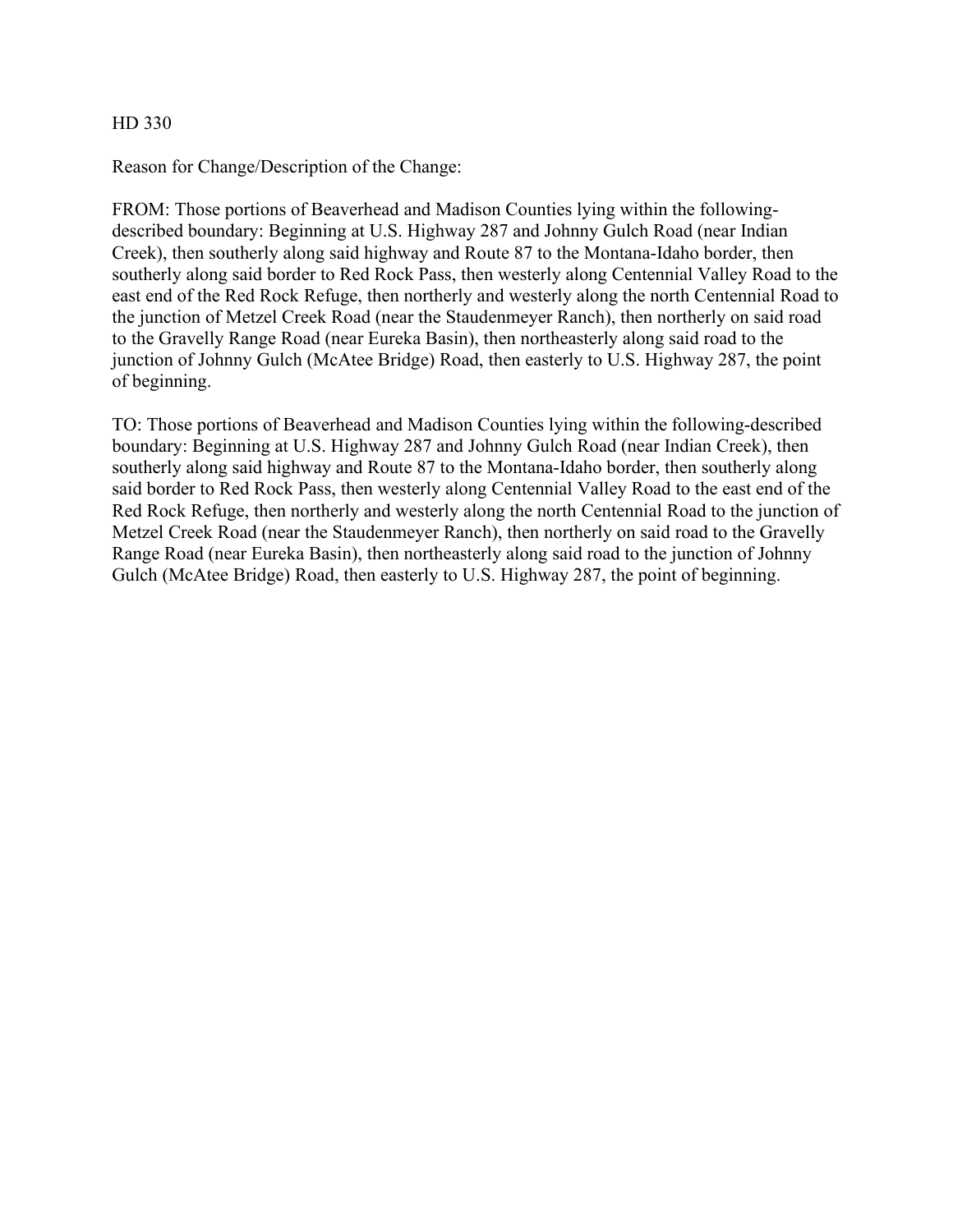Reason for Change/Description of the Change: Statewide regulations simplification.

FROM: Those portions of Madison and Beaverhead Counties lying within the followingdescribed boundary: Beginning at Twin Bridges and State Route 287, then easterly along said route to Ennis, and U.S. Highway 287, then southerly along said highway to the junction of Johnny Gulch (McAtee Bridge) Road, then westerly up said road to Gravelly Range Road, then southerly and westerly along said road and the Eureka Basin Road to the junction with the Ruby River Road, then southerly along said road to the Ruby-Centennial Divide, then westerly along the divide between Jones Creek and Divide Creek to the Centennial-Blacktail Divide, then northerly and westerly along said divide and the Ruby-Blacktail Divide and the Sweetwater-Blacktail Divide to the Sweetwater Road, then westerly along said road to Dillon and Route 41, then northeasterly along said route to Route 287 at Twin Bridges, the point of beginning.

TO: Those portions of Madison and Beaverhead Counties lying within the following-described boundary: Beginning at Twin Bridges, southeasterly along Montana Highway 287 to the intersection with U. S. Highway 287 at Ennis, then southerly along U. S. Highway 287 to the intersection with Route 87, then southernly along Route 87 to the Montana-Idaho border, then southernly along the Montana-Idaho border to the intersection with the South Valley Road, then westerly along the South Valley Road to the intersection with BLM Road 6987, then northerly along BLM Road 6987 to USFS Road 9629, then northwesterly along USFS Road 9629 to the intersection with USFS Road 347, then westerly along USFS Road 347 to USFS Road 100, then southernly along USFS Road 100 to the Ruby River-Long Creek Watershed Divide, then westerly along the Ruby River-Long Creek Watershed Divide to the Ruby River-Blacktail Deer Creek Watershed Divide, then northwesterly along the Ruby River-Blacktail Deer Creek Watershed Divide to the Sweetwater Road, then westerly along the Sweetwater Road to the intersection with Route 41, then northerly along Route 41 to Twin Bridges, the point of beginning.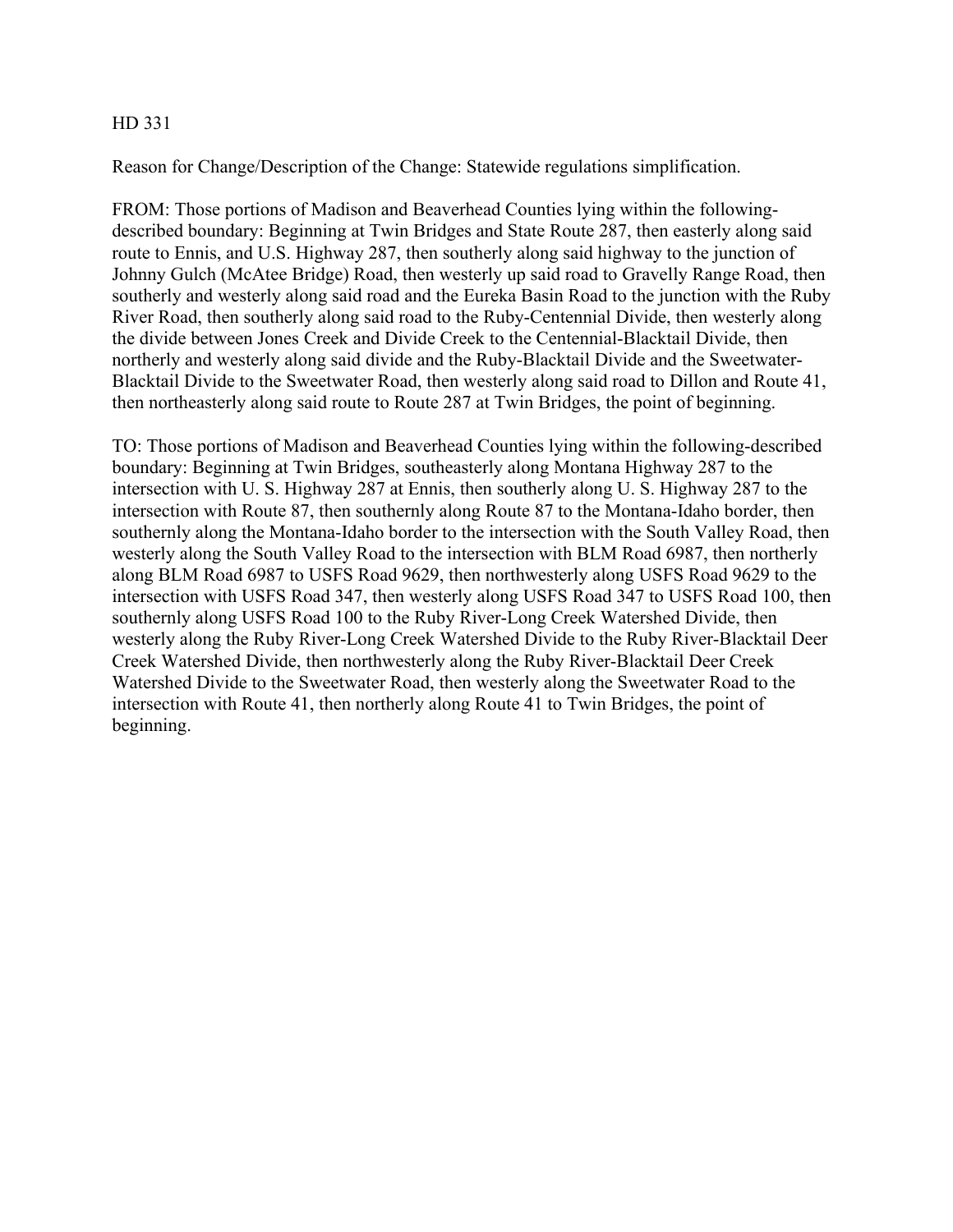Reason for Change/Description of the Change:

FROM: Those portions of Beaverhead and Madison Counties lying within the followingdescribed boundary: Beginning at Dillon and the Sweetwater Road, then easterly along said road to the Sweetwater-Blacktail Divide, then southwesterly along said divide to the Blacktail-Ruby Divide, then southeasterly along said divide to the Centennial-Blacktail Divide, then westerly along said divide to the Clover Creek Road, then southerly to north Centennial Road, then westerly along said road to Interstate 15, then northerly along said interstate to Dillon, the point of beginning.

TO: Those portions of Beaverhead and Madison Counties lying within the following-described boundary: Beginning at Dillon and the Sweetwater Road, then easterly along said road to the Sweetwater-Blacktail Divide, then southwesterly along said divide to the Blacktail-Ruby Divide, then southeasterly along said divide to the Centennial-Blacktail Divide, then westerly along said divide to the Clover Creek Road, then southerly to north Centennial Road, then westerly along said road to Interstate 15, then northerly along said interstate to Dillon, the point of beginning.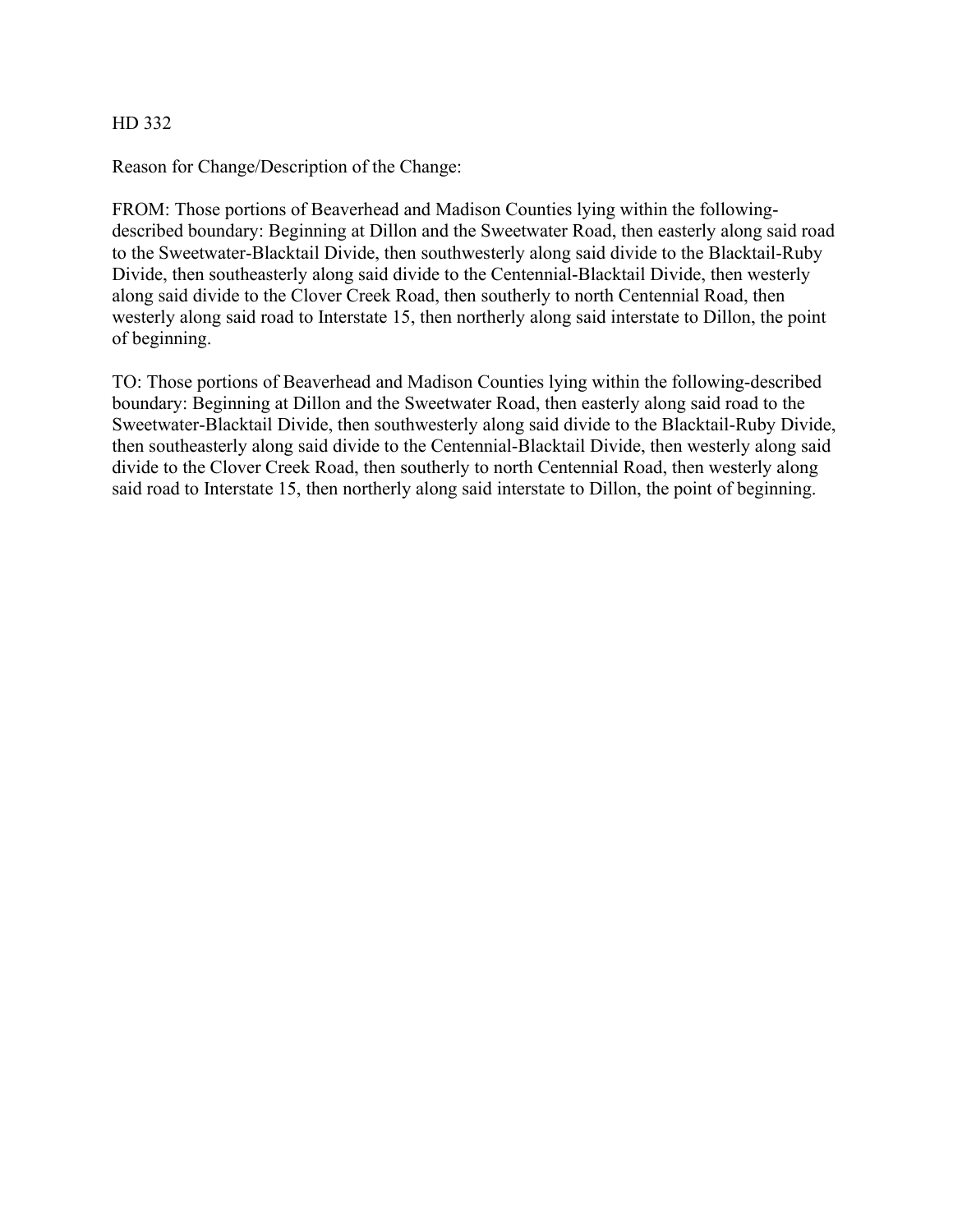Reason for Change/Description of the Change: Statewide regulations simplification.

FROM: Those portions of Beaverhead and Madison Counties lying within the followingdescribed boundary: Beginning at Lima, then easterly along the north side Centennial-Lima Road to the Clover Creek Road, then northerly along said road to Centennial-Blacktail Divide, then easterly and northerly along said divide to the divide between Jones Creek and Divide Creek, then easterly along said divide to the Ruby-Long Creek Road, then northerly along said road to the junction of Eureka Basin Road, then easterly up said road to Metzel Creek Road (near Eureka Basin), then southerly down said road to its junction with North Centennial Road (near the Staudenmeyer Ranch), then westerly along said road to its junction with Brundage Lane Road, then southerly along said road to its junction with South Centennial Road, then westerly along said road to its junction with the divide between Jones and Winslow Creeks, then southerly up said divide to the Montana-Idaho border, then westerly along said border to Interstate 15, then westerly along said interstate to Lima, the point of beginning.

TO: Those portions of Madison and Beaverhead Counties lying within the following-described boundary: Beginning at Dillon, southernly along Interstate 15 to the Montana-Idaho Border at Monida Pass, then easterly along the Montana-Idaho Border to Jones Creek, then northerly along Jones Creek to the South Valley Road, then easterly along the South Valley Road to the intersection with Brundage Lane, then northerly along Brundage Lane to the intersection with the North Valley Road, then northeasterly along the North Valley Road to the to the intersection with BLM Road 6987, then northerly along BLM Road 6987 to USFS Road 9629, then northwesterly along USFS Road 9629 to the intersection with USFS Road 347, then westerly along USFS Road 347 to USFS Road 100, then southernly along USFS Road 100 to the Ruby River-Long Creek Watershed Divide, then westerly along the Ruby River-Long Creek Watershed Divide to the Ruby River-Blacktail Deer Creek Watershed Divide, then northwesterly along the Ruby River-Blacktail Deer Creek Watershed Divide to the Sweetwater Road, then westerly along the Sweetwater Road to the intersection with Route 41, then northerly along Route 41 to Dillon, the point of beginning.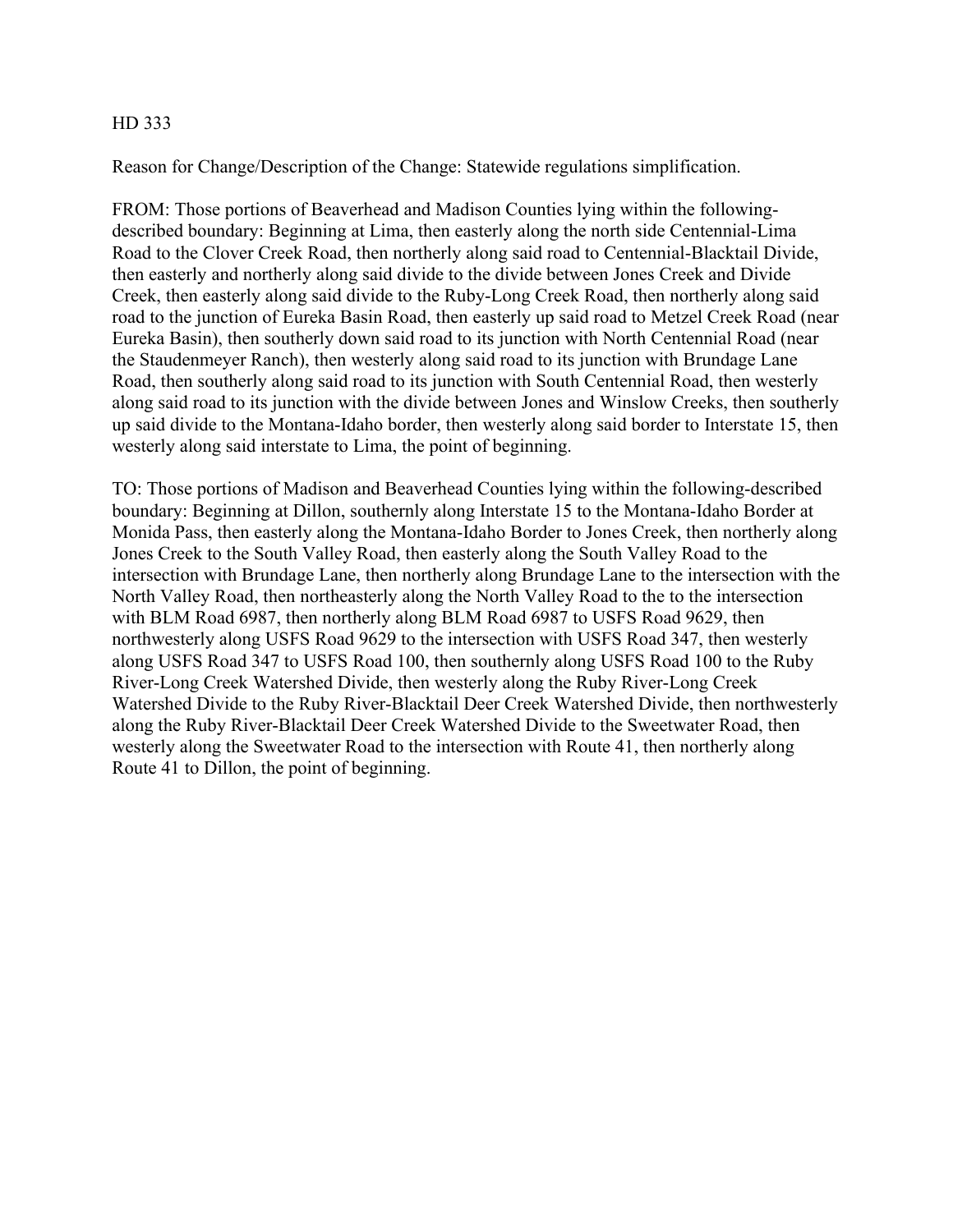Reason for Change/Description of the Change: For regulations simplification guidelines: make fewer hunting districts, use common boundaries between species.

FROM: That portion of Madison County lying within the following-described boundary: Beginning at the bridge on the Madison River and U.S. Highway 287 at Ennis, then southerly and easterly along said highway to its junction with Route 87, then south on said route to the Madison River then easterly along the north shore of the Madison River and Earthquake Lake to the confluence of Rock Creek, then northwesterly up said creek to the Beaverhead-Gallatin National Forest boundary, then north along said boundary and the Madison-Gallatin Divide and the Madison-Cherry Creek Divide to the head of Trail Creek near Red Knob Mountain, then in a northeasterly direction down Trail Creek to the Madison River, then southerly up the east shore of the Madison River and the east shore of Ennis Lake to the bridge on the Madison River and U.S. Highway 287 at Ennis, the point of beginning.

TO: Those portions of Gallatin and Madison Counties lying within the following-described boundary: Beginning at the confluence of the West Fork of the Gallatin River with the Gallatin River at Big Sky, then in an easterly direction along Levinski Ridge and the Portal Creek-Porcupine Creek divide to Eaglehead Mountain, then south along the Gallatin and Yellowstone River divide to the Yellowstone National Park Boundary, then south along the Yellowstone National Park Boundary to the Madison/Gallatin Rivers divide, then west and then north along the Madison/Gallatin Rivers divide to the headwaters of Buck Creek, then north and east along the First Yellow Mule Creek, then north and east along the South Fork of the Gallatin River to the bridge at Skywood Road, then north from Skywood Road to Highway 64, then east along Highway 64 to its easternmost confluence with the West Fork of the Gallatin River, then east along the West Fork of the Gallatin River to its confluence with the Gallatin River, the point of the beginning. NOTE: The Gallatin Special Management Area (Bacon Rind and Buffalo Horn Units) are closed to all deer and elk hunting except Elk hunting by special permit only.

TO: Those portions of Madison and Gallatin Counties lying within the following-described boundary: Beginning at the junction of US Highways 287 and 191 at the Duck Creek Y, then northerly along US Highway 191 to its intersection with the Yellowstone National Park boundary, then northerly along said boundary to its intersection with the Madison-Gallatin River divide to the headwaters of Buck Creek, then north and east along the First Yellow Mule Creek to its confluence with the South Fork of the West Fork of the Gallatin River, then north and east along said river to its the West Fork of the Gallatin River, then west along the West Fork of the Gallatin River to its intersection with Highway 64, then then west and north along Highway 64 to the Gallatin-Madison watershed divide then along the Gallatin-Madison divide to Red Knob Mountain, then westerly down Trail Creek to the intersection with Ennis Lake Road in Beartrap Canyon, then southerly along said road to its intersection with the North Ennis Lake Road, then west along said county road to its intersection with US Highway 287 at McAllister, then southerly along US Highway 287 to the bridge at Ennis on US Highway 287, then southerly along the east and north bank of the Madison River to Earthquake Lake to Hebgen Lake Dam, then easterly along the north shore of Hebgen Lake to Grayling Creek, then up said creek to US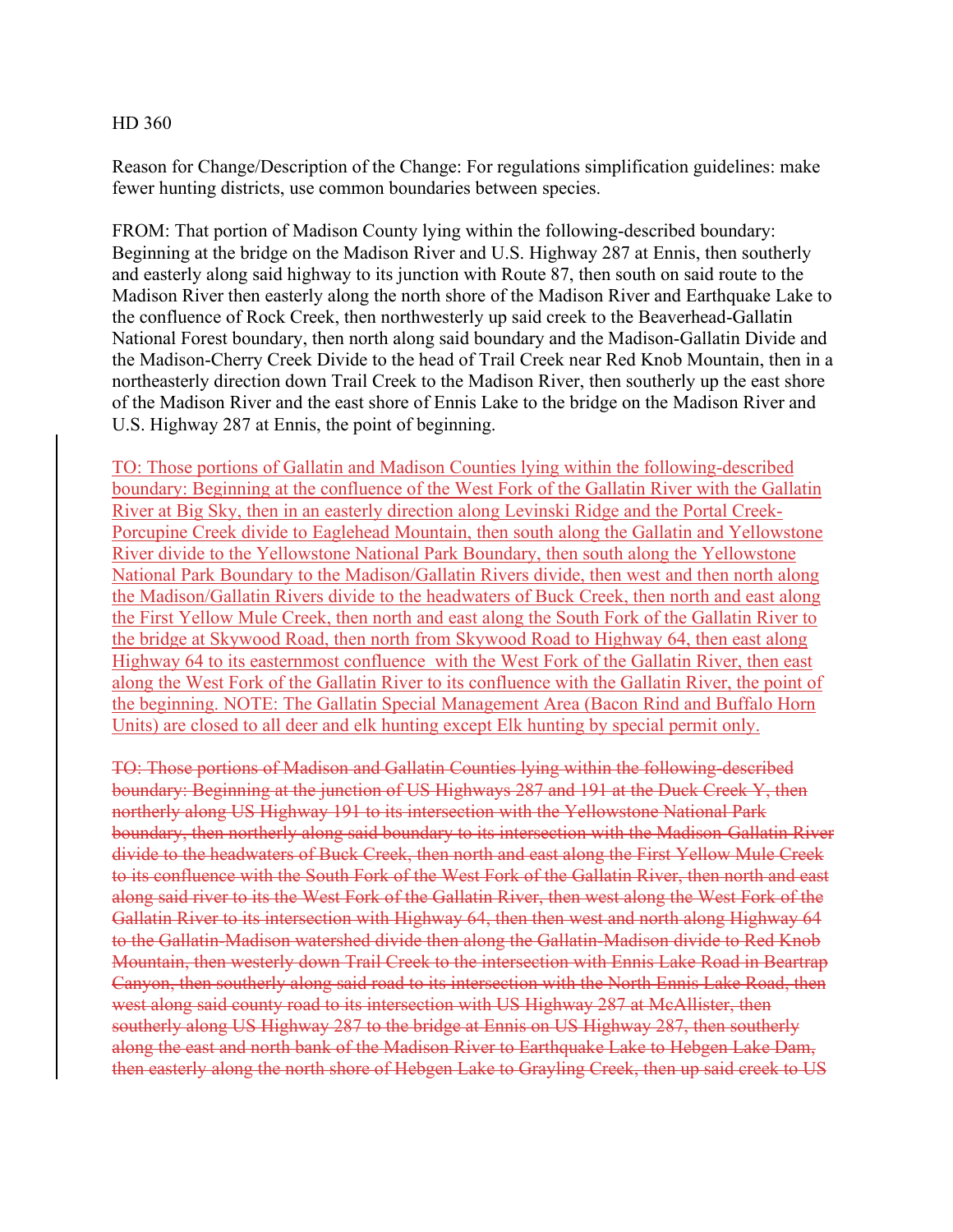Highway 287, then easterly along said highway to its junction with US Highway 191 at the Duck Creek Y, the point of the beginning.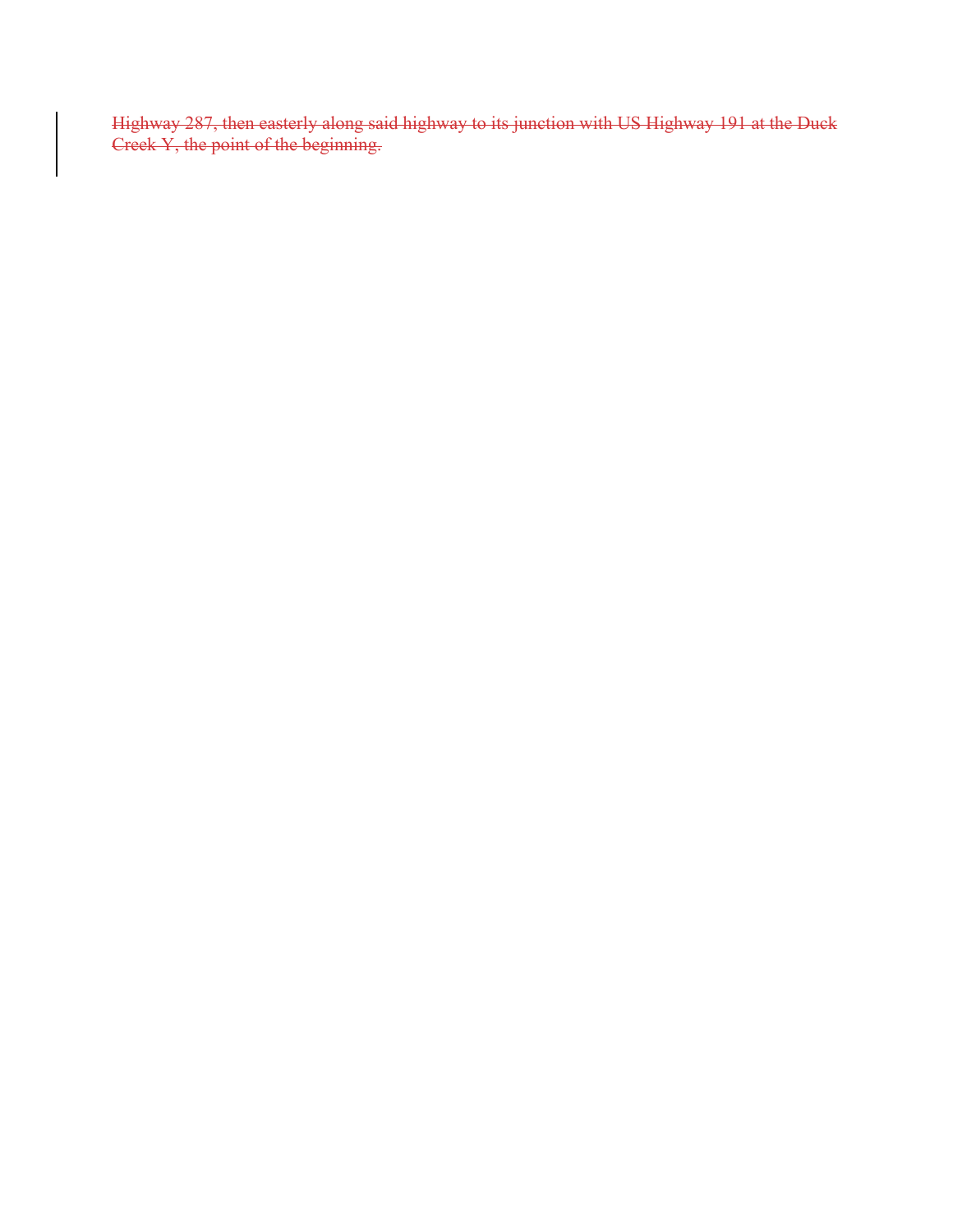Region 4

HD 422

Reason for Change/Description of the Change: New Moose HD.

ADD: Those portions of Lewis & Clark County lying within the following described boundary: Beginning at Augusta, then southerly along Highway 287 to the junction of Hwy 200, then southwesterly along said highway to Rogers Pass and the Continental Divide, then northwesterly along said Divide to its junction with Flint Mountain and the Sun River Game Preserve, then easterly and northerly along said Preserve boundary to its junction with Sun Lake and the headwaters of the South fork of the Sun River, then northerly along the east bank of said river (the east boundary of the Sun River Game Preserve) to its junction with the north fork of the Sun River (forming the mainstem Sun River), then easterly along the said river (approximate center line of Gibson Reservoir) to its eventual junction with Highway 287, then southerly along said Highway to Augusta, the point of beginning.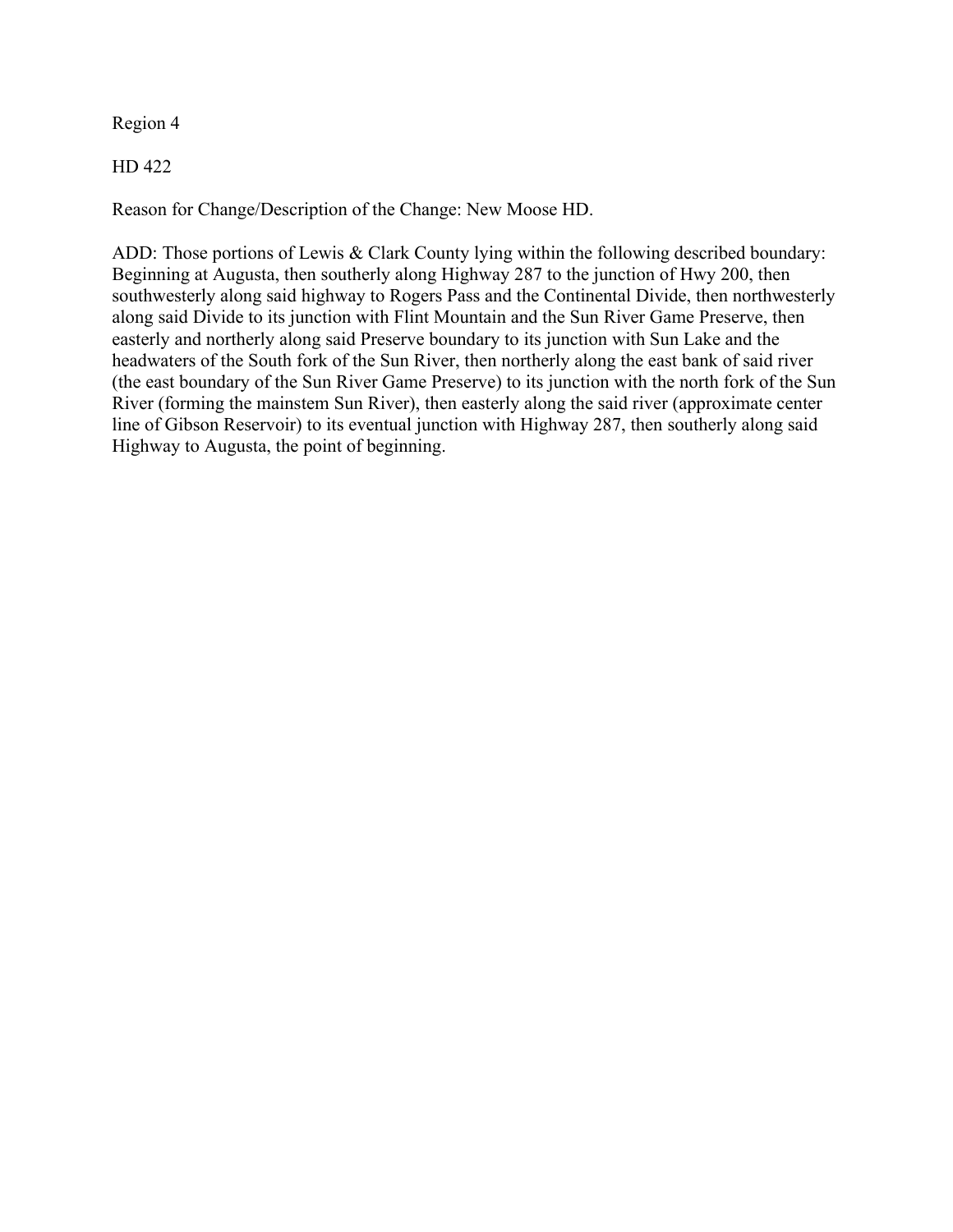#### HD 313 - Hyalite Portal

## Reason for Change/Description of the Change:

FROM: Those portions of Madison, Gallatin, Jefferson, and Broadwater Counties lying within the following-described boundary: Beginning at the confluence of the Gallatin River and the West Fork at Big Sky, then west along the West Fork of the Gallatin River to its intersection with Highway 64, then west and north along Highway 64 to the Gallatin-Madison watershed divide then along the Gallatin-Madison divide to Red Knob Mountain, then westerly down Trail Creek to the intersection with the Montana Power Canyon Road in Beartrap Canyon, then southerly along said road to its intersection with the North Shore County Road (at Ennis Lake) then west along said county road to its intersection with US Highway 287 at McAllister, then northerly along Highway 287 to its intersection with Route 359, then north and west along said route to Interstate 90 near Cardwell, then easterly along said interstate to its junction with Highway 191 at the Bear Canyon Interchange in Bozeman, then west along Highway 191 until its junction with Highway 84, then west along Highway 84 until Shedds Bridge over the Gallatin River, then south along the west bank of the Gallatin River to its confluence with the West Fork at Big Sky, the point of the beginning.

TO: Beginning at Bear Canyon Interchange/Interstate 90, easterly along Interstate 90 to Trail Creek Road, then southerly up said road to the Goose Creek Road, then southerly up said road to the Gallatin-Yellowstone Divide near the Old Cooper Reservoir, then south along said divide to Eaglehead Mountain, then in a northerly and westerly direction along the Portal-Porcupine Creeks and the Porcupine-Levinski Creeks divide to the Gallatin River near the mouth of the West Fork, then north along the west bank of the Gallatin River to Shedds Bridge and Highway 84, then east along Highway 84 to Highway 191, then east along Highway 191 through Bozeman to Interstate 90, then east along Interstate 90 to its interchange with Bear Canyon, the point of the beginning.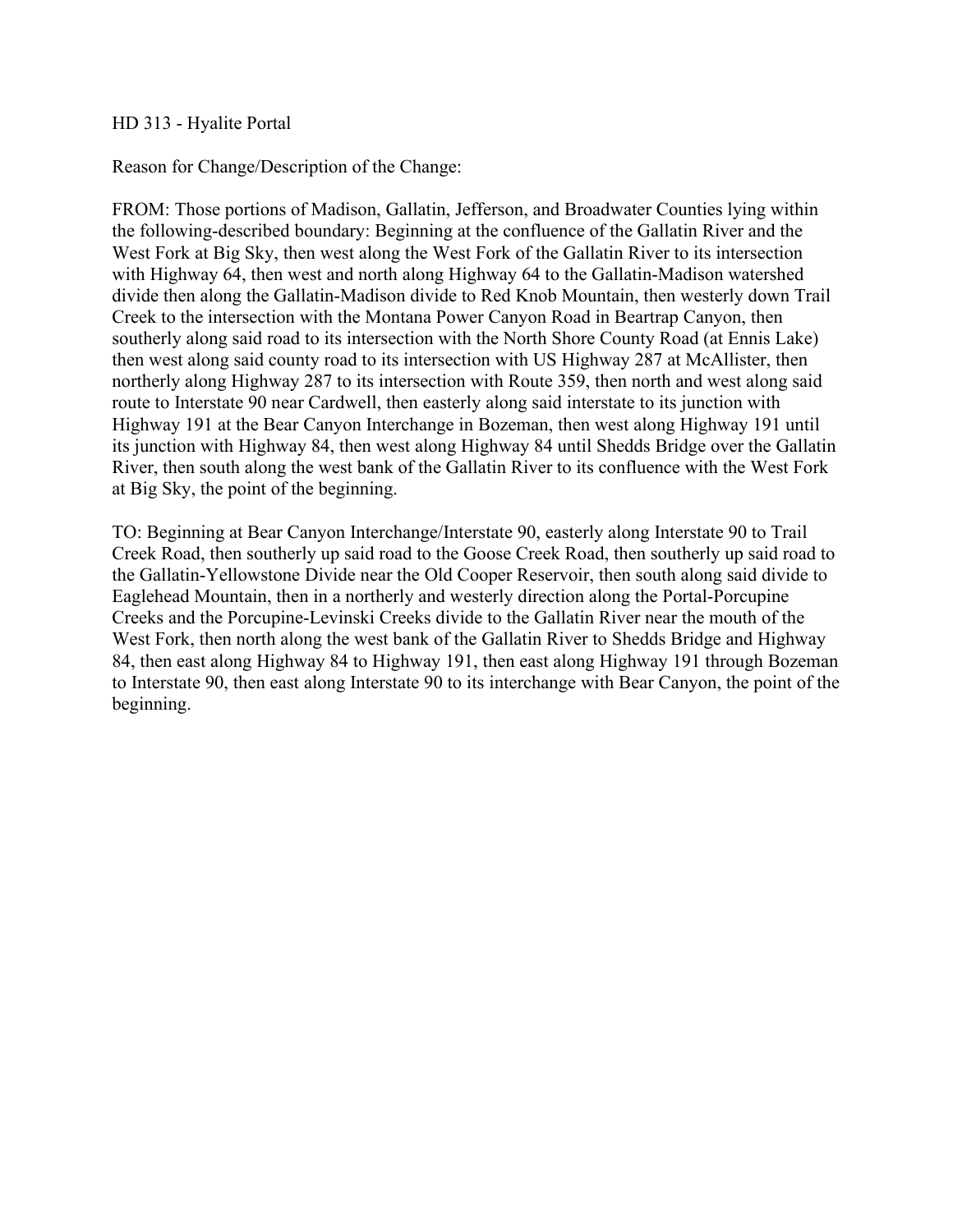#### HD 311 - Lower Madison

Reason for Change/Description of the Change:

# FROM:

TO: Those portions of Madison, Gallatin, Jefferson, and Broadwater Counties lying within the following-described boundary: Beginning at the confluence of the Gallatin River and the West Fork at Big Sky, then west along the West Fork of the Gallatin River to its intersection with Highway 64, then west and north along Highway 64 to the Gallatin-Madison watershed divide then along the Gallatin-Madison divide to Red Knob Mountain, then westerly down Trail Creek to the intersection with Ennis Lake Road in Beartrap Canyon, then southerly along said road to its intersection with North Ennis Lake Road, then west along said county road to its intersection with US Highway 287 at McAllister, then northerly along Highway 287 to its intersection with Route 359, then north and west along said route to Interstate 90 near Cardwell, then easterly along said interstate to its junction with Highway 191 at the Bear Canyon Interchange in Bozeman, then west along Highway 191 until its junction with Highway 84, then west along Highway 84 until Shedds Bridge over the Gallatin River, then south along the west bank of the Gallatin River to its confluence with the West Fork at Big Sky, the point of the beginning.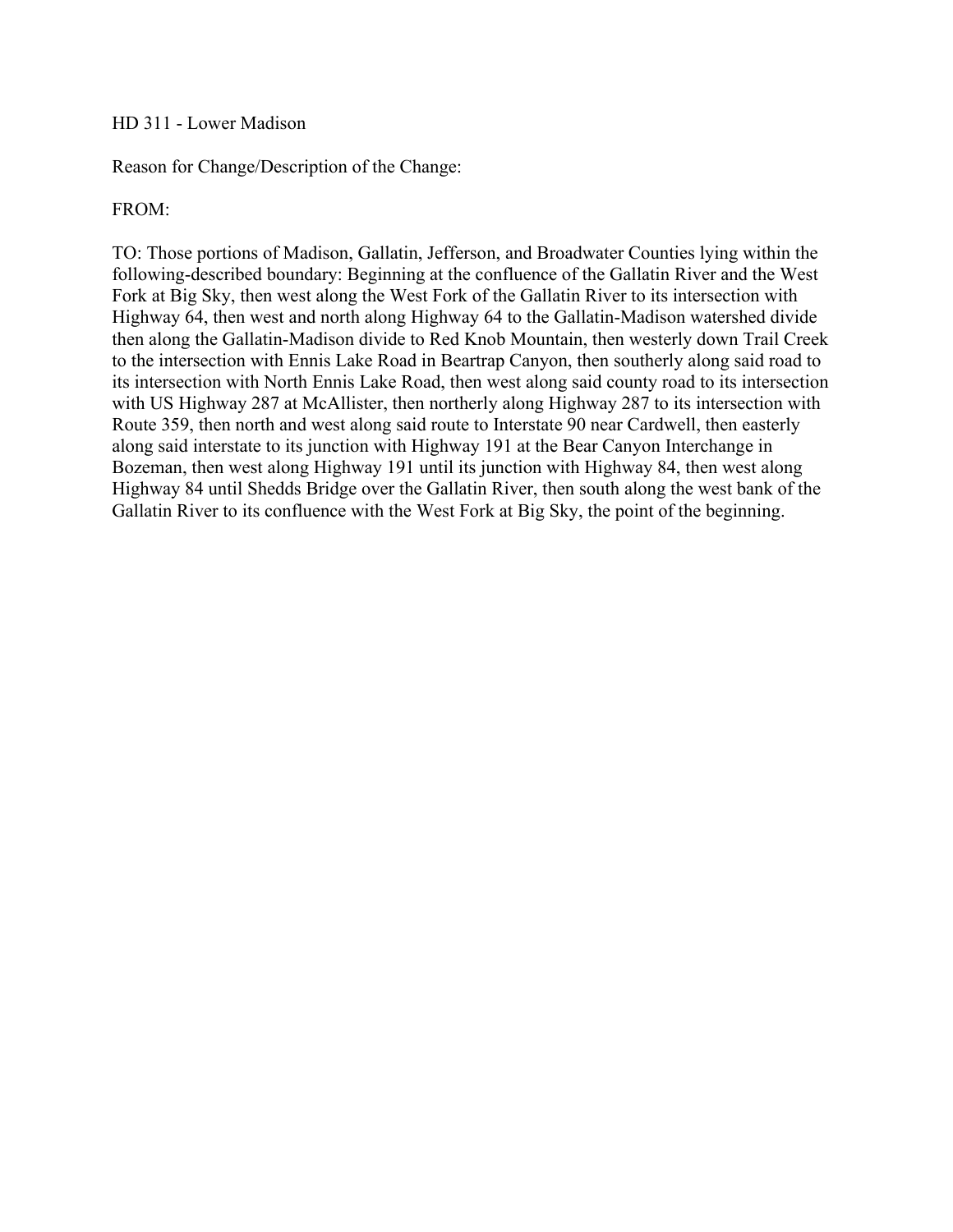#### HD 360 - Madison Range

Reason for Change/Description of the Change:

# FROM:

TO: Those portions of Madison and Gallatin Counties lying within the following-described boundary: Beginning at the junction of US Highways 287 and 191 at the Duck Creek Y, then northerly along US Highway 191 to its intersection with the Yellowstone National Park boundary, then northerly along said boundary to its intersection with the Madison-Gallatin River divide to the headwaters of Buck Creek, then north and east along the First Yellow Mule Creek to its confluence with the South Fork of the West Fork of the Gallatin River, then north and east along said river to its the West Fork of the Gallatin River, then west along the West Fork of the Gallatin River to its intersection with Highway 64, then then west and north along Highway 64 to the Gallatin-Madison watershed divide then along the Gallatin-Madison divide to Red Knob Mountain, then westerly down Trail Creek to the intersection with Ennis Lake Road in Beartrap Canyon, then southerly along said road to its intersection with North Ennis Lake Road, then west along said county road to its intersection with US Highway 287 at McAllister, then southerly along US Highway 287 to the bridge at Ennis on US Highway 287, then southerly along the east and north bank of the Madison River to Earthquake Lake to Hebgen Lake Dam, then easterly along the north shore of Hebgen Lake to Grayling Creek, then up said creek to US Highway 287, then easterly along said highway to its junction with US Highway 191 at the Duck Creek Y, the point of the beginning.